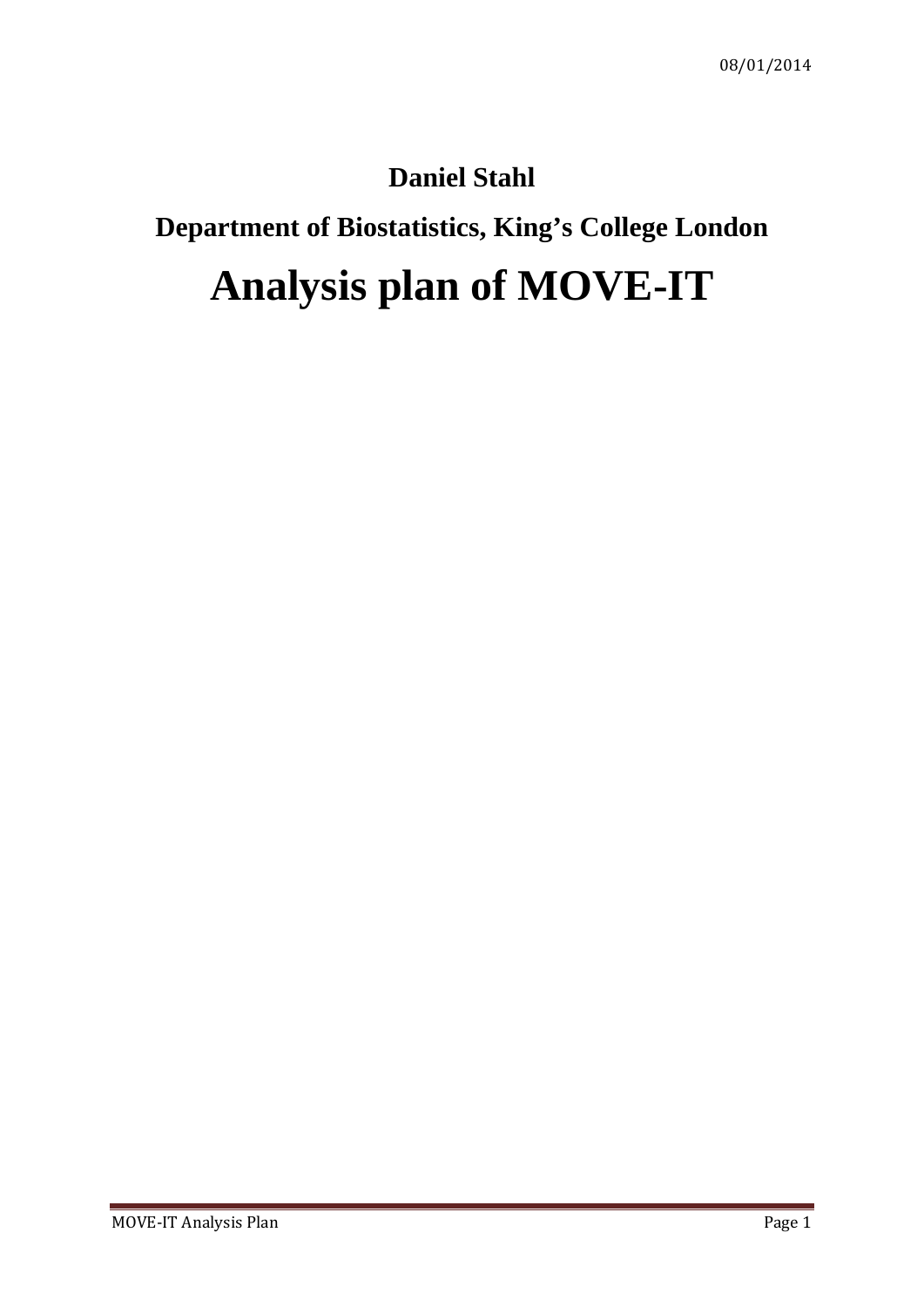### TABLE OF CONTENTS

| 1.9. The original proposed statistical analyses of main outcome variables  10           |  |
|-----------------------------------------------------------------------------------------|--|
|                                                                                         |  |
|                                                                                         |  |
|                                                                                         |  |
|                                                                                         |  |
|                                                                                         |  |
|                                                                                         |  |
|                                                                                         |  |
|                                                                                         |  |
| 3. Statistical Data Analyses Plan: Comparison of body weight and physical activity      |  |
|                                                                                         |  |
|                                                                                         |  |
|                                                                                         |  |
|                                                                                         |  |
| 3.3.2. Sensitivity of results due to potential imbalance of confounders at baseline  24 |  |
| 3.3.2. Sensitivity of results due to delay of treatment Session start: DIFFERENCES      |  |
| 3.3.4. Sensitivity of results due to UNBLINDING of researchers at follow-up 25          |  |
| 3.3.5. Sensitivity of results due to insufficent wearable recordings at baseline  25    |  |
| 3.3.6. Sensitivity of results due to initials errors of calculating QRISK2 scores at    |  |
| 3.3.7. Sensitivity of results due to other potentail violations of the protocol 26      |  |
|                                                                                         |  |
| Analysis 8a: Sensitivity of results due to missing data by including covariates         |  |
|                                                                                         |  |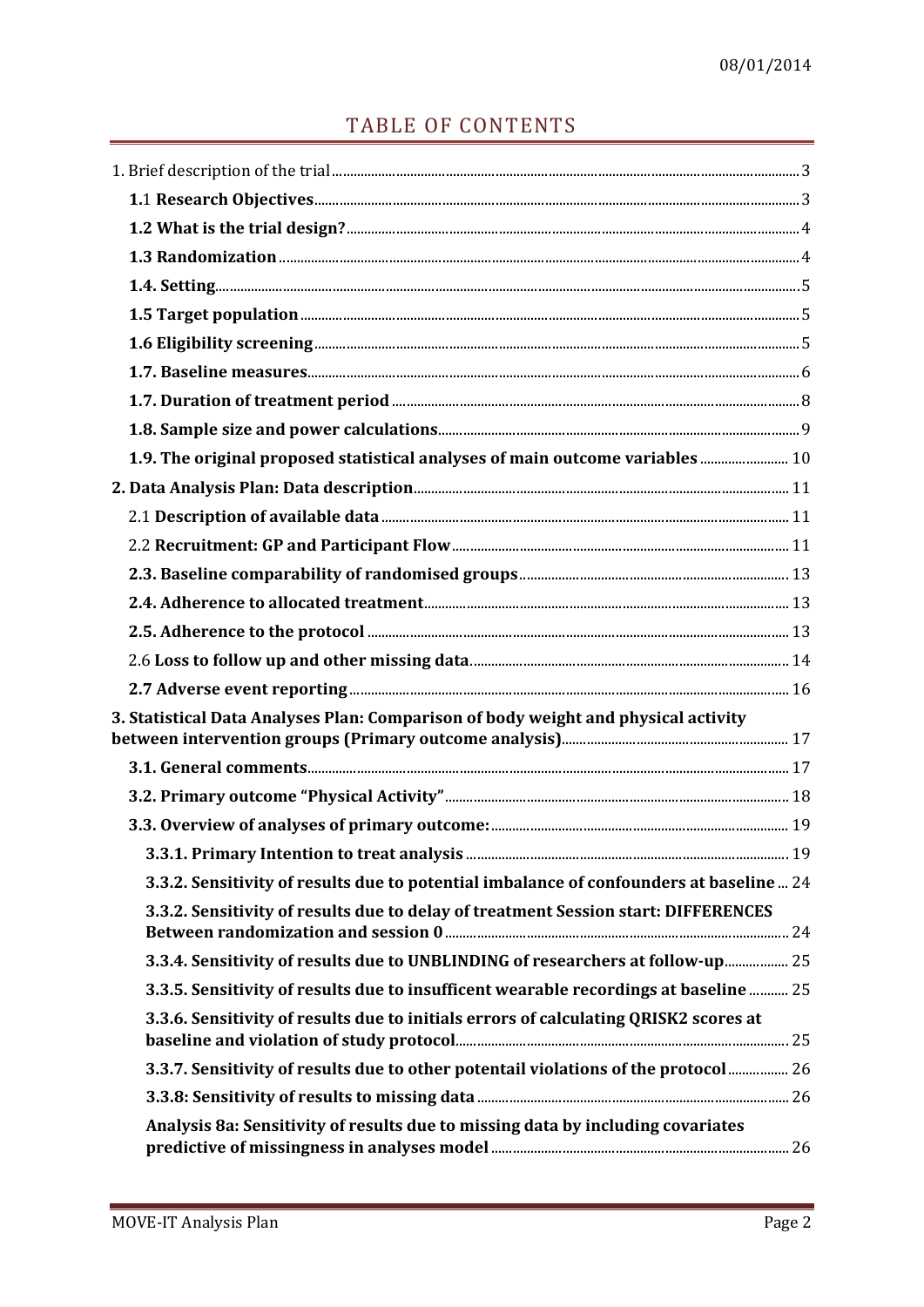| Analysis 8b: Sensitivity of results due to missing data by using multiple imputations |  |  |  |  |  |  |
|---------------------------------------------------------------------------------------|--|--|--|--|--|--|
| Analysis 8c: Sensitivity of results due to missing data by assuming missing not at    |  |  |  |  |  |  |
|                                                                                       |  |  |  |  |  |  |
|                                                                                       |  |  |  |  |  |  |
|                                                                                       |  |  |  |  |  |  |
|                                                                                       |  |  |  |  |  |  |
|                                                                                       |  |  |  |  |  |  |
|                                                                                       |  |  |  |  |  |  |

### <span id="page-2-0"></span>1. BRIEF DESCRIPTION OF THE TRIAL

### <span id="page-2-1"></span>**1.**1 **RESEARCH OBJECTIVES**

Main objectives

The overall aim is to compare in a randomized controlled trial the effectiveness and cost effectiveness of two formats of a motivational interviewing intervention, group and individual, with usual care, in increasing healthy dietary habits and increasing physical activity in people at high risk of cardiovascular disease over a 24 months follow up.

Primary objective:

To examine whether group motivational interviewing (G-MI+) delivered by healthy lifestyle facilitators is more effective than usual care in increasing healthy dietary habits and **increasing physical activity (using an accelerometer)** 24 months later.

Secondary objectives:

i: To examine whether individual motivational interviewing (I-MI+) delivered by healthy lifestyle facilitators is more effective than usual care in increasing healthy dietary habits or increased physical activity 24 months later (data will be analysed together with the Primary objective)

b) Further secondary hypotheses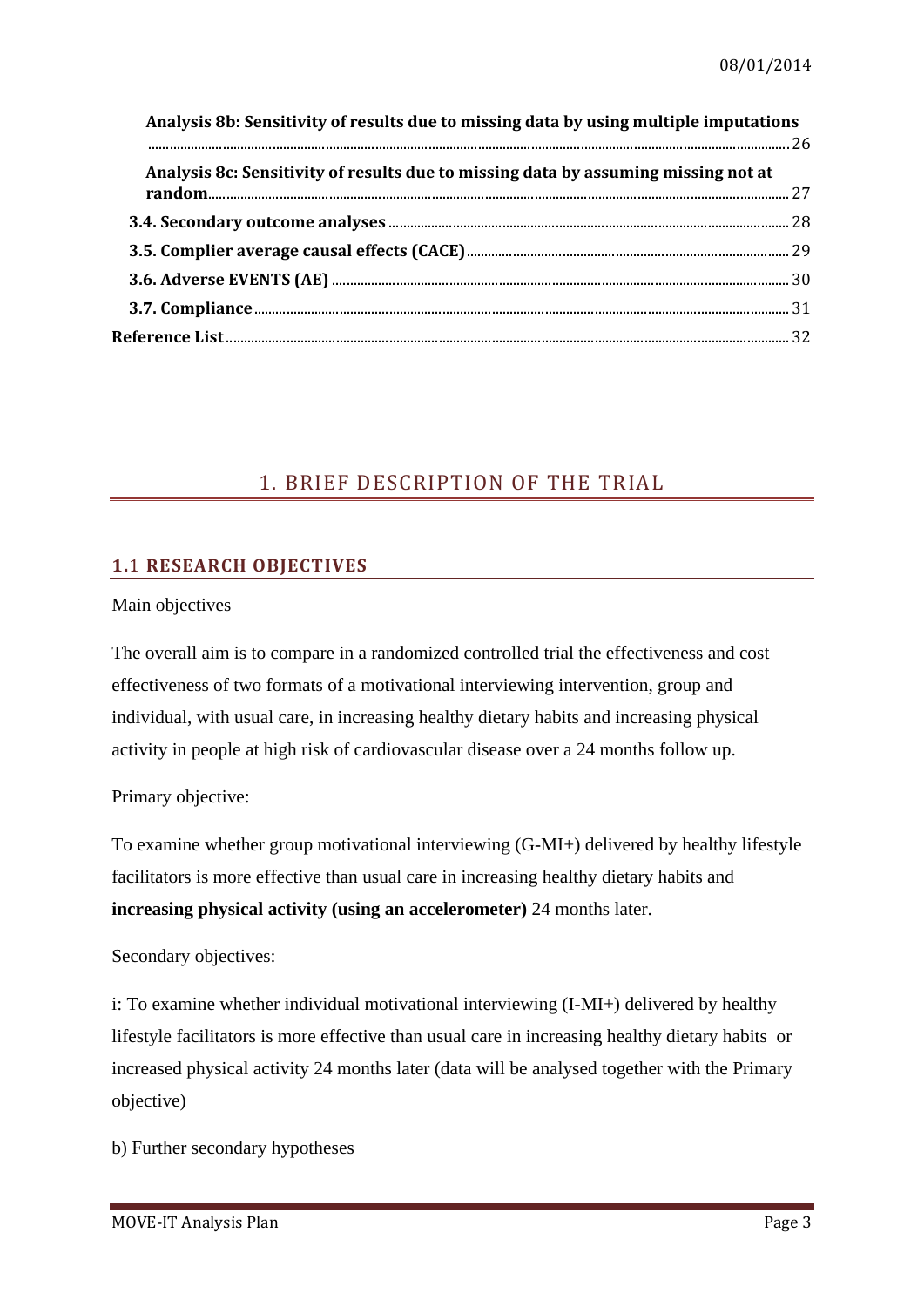ii: to examine whether group motivational interviewing (G-MI+) is more cost-effective than individual motivational interviewing, and usual care, in terms of **quality-adjusted life years** gained over the 24 month follow-up period

iii; to examine whether individual and group motivational interviewing delivered by healthy lifestyle facilitators are more effective than usual care in reducing the **cardiovascular disease risk score**.

### <span id="page-3-0"></span>**1.2 WHAT IS THE TRIAL DESIGN?**

This is a 3 parallel arm multi-centre randomised controlled trial for people screened as at high risk for CVD.

The three arms consist of:

1. **Usual treatment:** Standard care as recommended by NICE and adapted for the local population.

2. **G-MI+:** Group delivered motivational interviewing intervention,

3. **I-MI+:** Individual motivational interviewing intervention

Data of main outcomes will be collected at baseline before randomization and at 12 months and at 24 months after baseline measurements (and not after randomization because randomization may be delayed and certain measurements may change on time of year, or holiday season). As participants of the group motivational interviewing arm, but not in the other two arms, are clustered within groups we have a partially clustered (or nested) design. To account for the possible correlation within the G-MI+-arm sample size will be increased in this arm by 25% and the number of patients will differ between arms.

### <span id="page-3-1"></span>**1.3 RANDOMIZATION**

Originally we proposed to stratify randomisation by general practice and by ethnicity (white and African/Caribbean/ south Asian/Chinese) within practice. However, this method was not feasible because we the number of patients in many surgeries is not large enough to stratify by both factors. Because of the large sample size we decided after consultation and approval of the TSC to perform simple randomization and to assess the effect of possible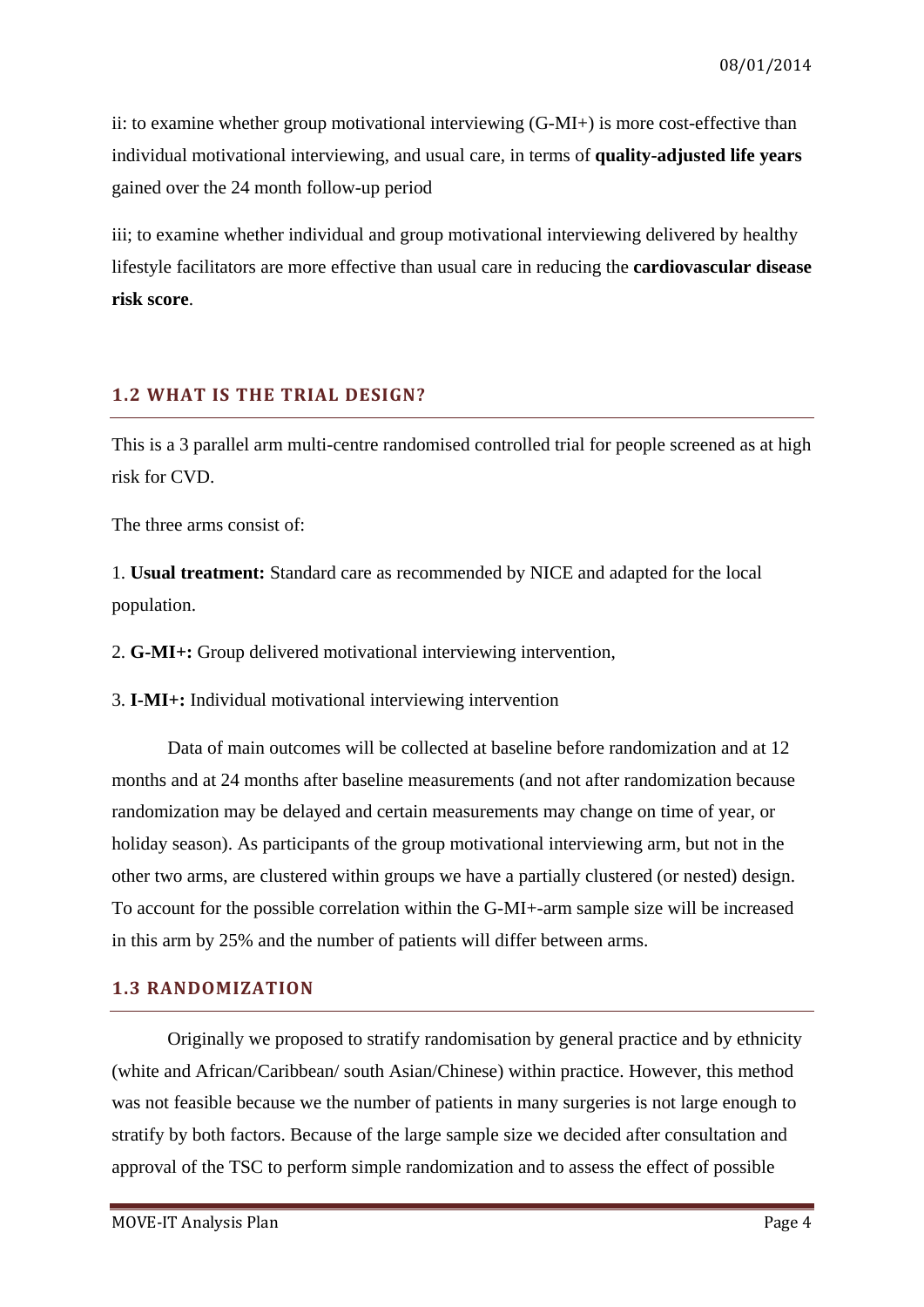imbalance between the arms in a sensitivity analyses by including practice and ethnicity as factors in the analyses model.

Randomization will be performed by block randomization with blocks of sizes of 10. In each block 10 subjects will be randomized to G-MI+, I-MI+ and TAU in a 4:3:3 ratios. The unequal allocation ratio of 40%:30%:30% ensures that G-MI+ arm will have approximately 25% more patients. (The exact ratio based on the power analyses is 0.38:0.31:0.31).

### <span id="page-4-0"></span>**1.4. SETTING**

At the time of submission for funding the South London Health Innovation and Education Cluster (HIEC) was used as the setting. We have chosen the HIEC because it includes 12 CCGs across South London (Bexley, Bromley, Croydon, Greenwich, Kingston, Lambeth, Lewisham, Richmond & Twickenham, Southwark, Sutton, Merton, Wandsworth) that are linked to each other by an educational and training infrastructure and inherent in this infrastructure is an efficient method for recruitment.

### <span id="page-4-1"></span>**1.5 TARGET POPULATION**

The case definition includes adults age 40-74 years who screen positive for high CVD risk (Qrisk2 score ≥20% over the next ten years) on the NHS health check or identified by other cardiovascular screening methods means and not known to have cardiovascular disease or to be on the diabetes, kidney, atrial fibrillation or stroke register.

### <span id="page-4-2"></span>**1.6 ELIGIBILITY SCREENING**

### INCLUSION CRITERIA

Participants are eligible if aged between 40-74 years old, fluent in conversational English, permanent residents and planning to stay in UK for at least ¾ of year and at high cardiovascular risk according to GP records (QRisk2 score  $\geq 20\%$ ).

### EXCLUSION CRITERIA

The revised exclusion criteria are: Established cardiovascular disease including congenital heart disease, angina, myocardial infarction, coronary revascularization procedures, peripheral artery disease, CABG or angioplasty; has a pacemaker; on a register for diabetes, kidney disease, arterial fibrillation or stroke (either ischemic or haemorrhagic,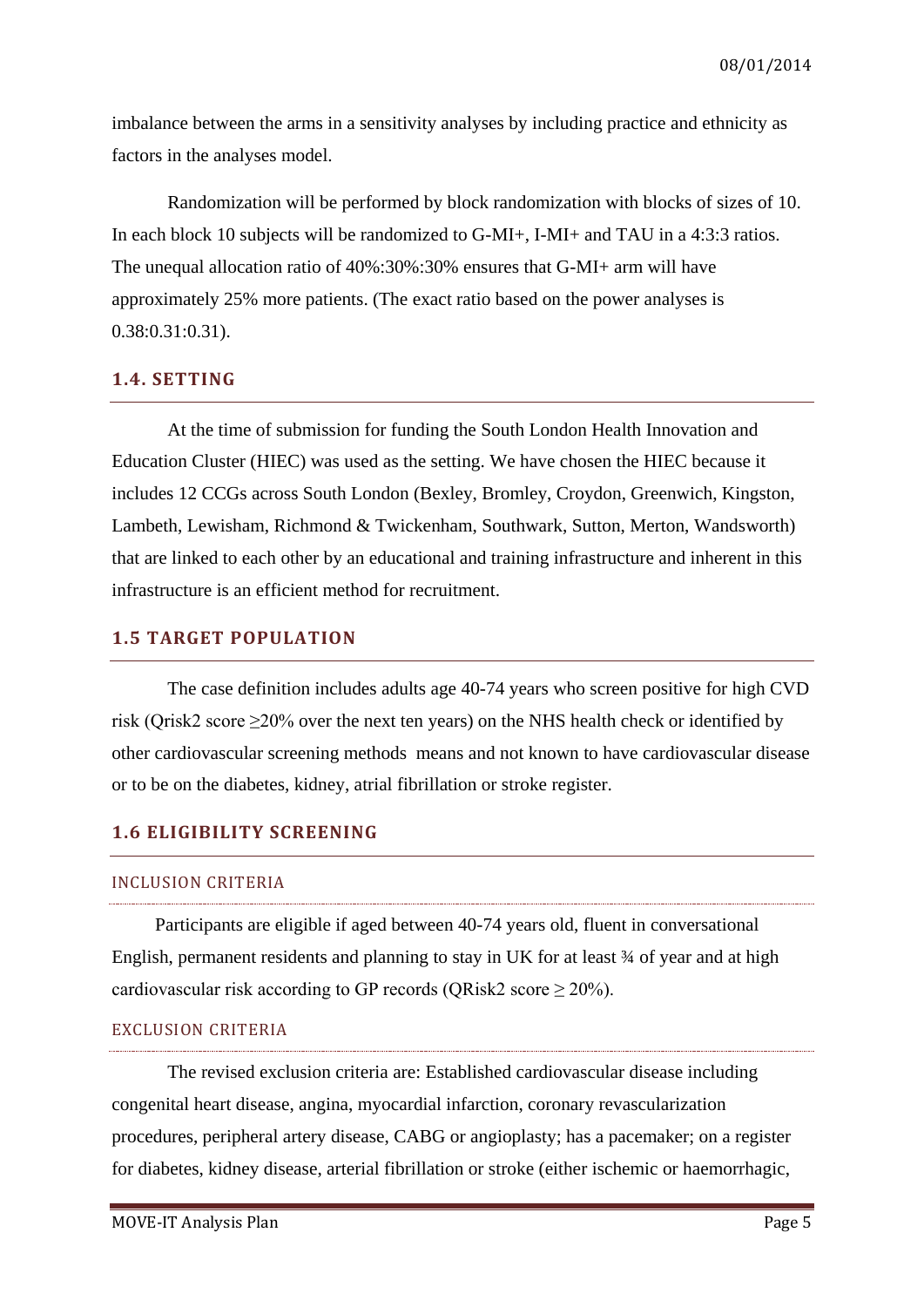including transient ischemic attacks); disabling COPD; disabling neurological disorder (MS/ Parkinson's); severe mental illness such as psychosis, learning disability, dementia and cognitive impairment; registered blind; housebound or resident in nursing home; unable to move about independently or not ambulatory; > 3 falls in past year; pregnancy, advanced cancer and morbid obesity BMI >50 kg/m2. When in doubt we will seek the GP opinion and approval.

#### SELECTION OF PARTICIPANTS

The sampling frame will be GP practices with list sizes greater than 5,000 patients. This represents around a quarter to third of all practices in the HIEC. To recruit patients from every practice in the HIEC is not cost beneficial, as smaller practices are less likely to be operational with the Health Checks and to have fewer patients to recruit from. Unless there is a Health Checks register, patients with CVD score >20% risk will be identified by screening the databases using a search strategy based on a range of terms including READ codes which will be validated and tested for test-retest reliability before inception. The GP or the health care provider will invite those who have a CVD risk score >20% to participate in the study and after the patient has given permission to be contacted a researcher will invite the patient into the study.

### PATIENTS FROM SAME HOUSEHOLD

To avoid a contamination of treatment of persons who are living in the same household only one person per household will be randomized to a treatment. If 2 or more persons from one household are recruited at the same time only one person will be randomly selected. The patient ID numbers will be sent to an independent researcher who will use a random number generator to select one person for randomization and inform the researcher. If a patient of a household was randomized to a treatment no other household members will be considered for recruitment for the duration of the study.

### <span id="page-5-0"></span>**1.7. BASELINE MEASURES**

This will be collected prior to randomisation.

### SOCIODEMOGRAPHIC

Data on age, gender, self-report ethnicity, occupational status, educational attainment, marital status and literacy will be collected.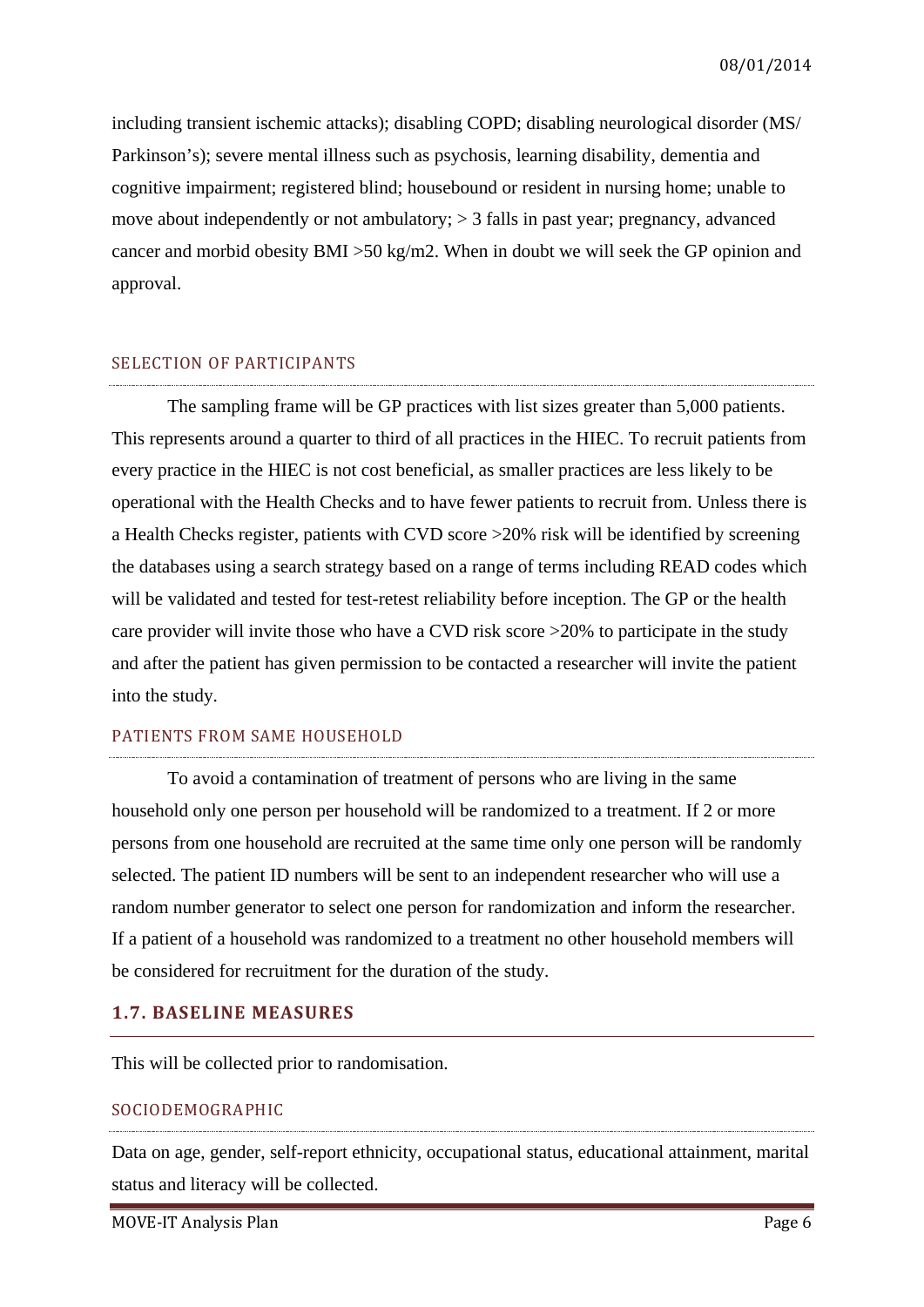08/01/2014

### BIOMEDICAL

Weight, height, body mass index, waist circumference, lipids, HbA1c and fasting glucose will be measured. Weight will be measured in light clothing, without shoes on the Class 3 Tanita SC240 weighing digital scale to 0.01 kg for weight and body fat composition. Height will be measured to 0.1 cm using SECA stadiometers with the supported stretch stature method. These will be used to calculate body mass index (weight/height<sup>2</sup>, kg/m<sup>2</sup>). Waist circumference will be measured horizontally halfway between the lowest rib and the upper prominence of the pelvis using a non-extensible steel tape against the bare abdomen. Blood pressure and resting heart rate will be measured with the Omron M7 digital BP monitors using standardised procedures of the average of 3 readings 1 minute apart while seated. The QRISK2 score will be the research measure of CVD risk (Bayley et al., 2015).

### LIFESTYLE

**i) Smoking status**: If current how many cigarettes/day, ex-smoker (for how many years) and never smoked.

**ii) Alcohol** intake will be measured using the Alcohol Use Disorders Identification Test.

**iii) Physical activity** will be measured objectively using the Actigraph GT3X accelerometer, a tri-axial sensor movement sensor that also records step counts. The Actigraph instrument has been validated in comparison with doubly labelled water. The participant and the outcome assessor are blind to the readings. Participants will be given verbal and written instructions: how to attach the accelerometer, to remove when sleeping or when it might get wet or during contact sports, to wear the accelerometer for seven consecutive days, and keep to their normal routine. Participants will be included in all analyses if they have completed at least t**hree**? **four weekdays** of accelerometer monitoring. We will ask participants to keep a log of activities including sedentary ones to assist with the qualitative interpretation of the data.

**iv) Dietary intake** will be assessed using a standardized multiple-pass 24-hour dietary recall as it can be more objective and more reliable as a measure of change in intervention studies; data will be entered and nutrient intakes obtained using a standard validated computerized interview software programme. Researchers will be trained to follow a standardized protocol, ask neutral probing questions to encourage recall of food items, and taught about different methods of food preparations and brands in different cultures. Portion size will be assessed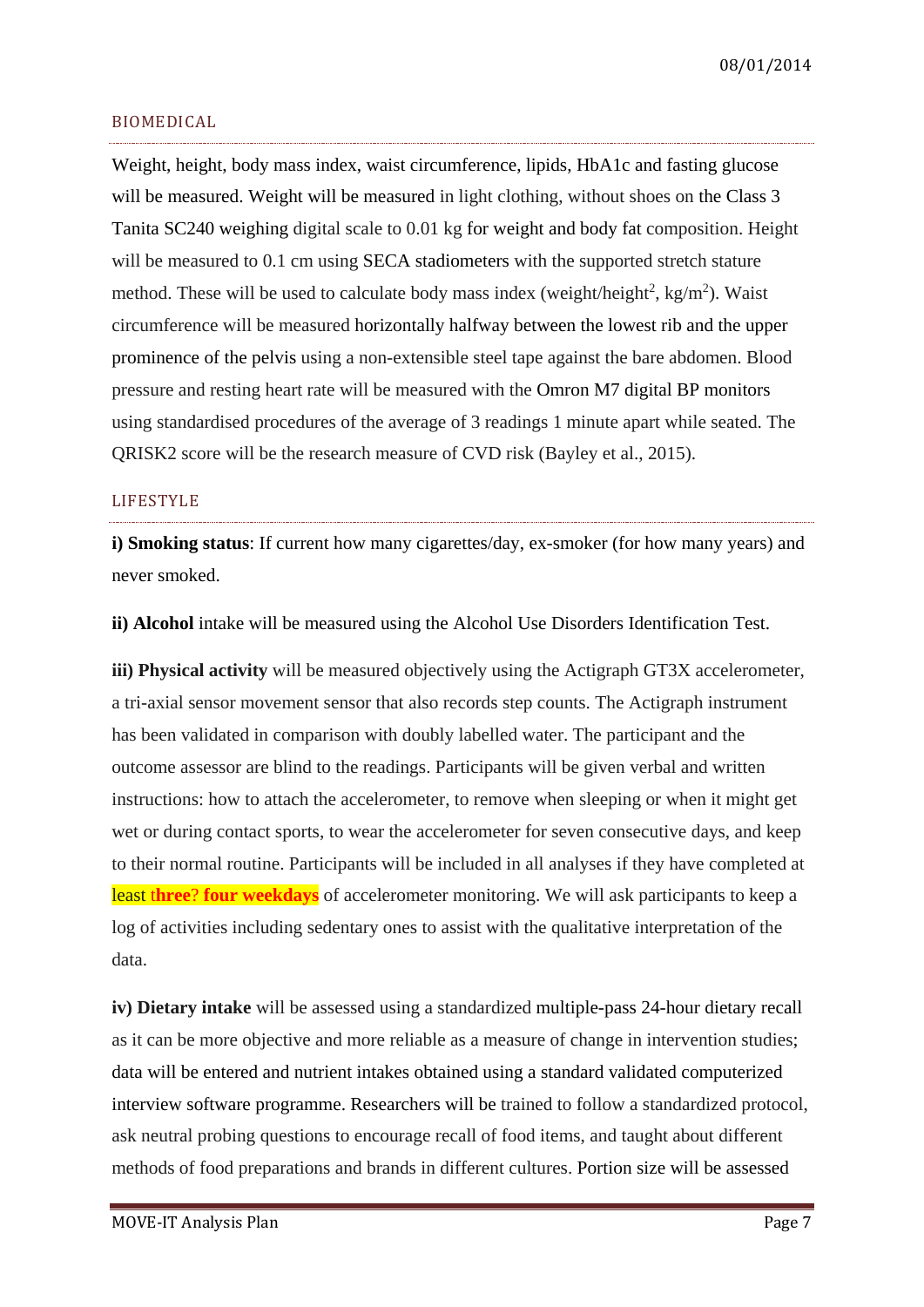food photographs to estimate daily calorie intake. Total and non-HDL cholesterol will be measured as a proxy biomarker of change in dietary fat intake (Bayley et al., 2015).

### PSYCHOLOGICAL

**i) Health beliefs** about diet, exercise, perceptions of risk for developing CVD and related conditions will be measured by the Brief Illness Perception Questionnaire adapted for perception of risk.<sup>[\(Broadbent](#page-31-1) et al., 2006)</sup>(Bayley et al., 2015) Self-efficacy measures for diet and physical activity will be included as psychological processes we are seeking to change during the intervention.

**ii) Depressive symptoms** using the 9-item Patient Health Questionnaire as depression is associated with worse outcomes in CVD.

Research workers will be trained in conducting standardised anthropometric measures with repeated training and supervision at quarterly intervals to ensure reliability. They will be trained by a dietician in the coding of different cultural foods and neutral probing techniques for improving recall. All equipment will be calibrated daily.

### FOLLOW-UP MEASURES

Updated sociodemographic, biomedical, lifestyle and psychological data will be collected at 12 and 24 months follow up after baseline by an independent researcher who is blind to the treatment condition

### <span id="page-7-0"></span>**1.7. DURATION OF TREATMENT PERIOD**

The programme will consist of 11 sessions spread quarterly over 12 months. Each participant allocated to a treatment arm will have a session 0 as an introduction to the intervention and to become familiar with the healthy lifestyle facilitator but also to receive their workbooks, MEND packs and pedometer. Then the intensive phase will consist of 6 weekly sessions at the beginning of the first quarter. The first 3 sessions will focus on physical activity and the second 3 sessions on diet. The maintenance phase will consist of 4 sessions delivered at 3, 6, 9 and 12 months. Each group will have a maximum of 10-11 participants and sessions will last 120 minutes. Sessions for those participants allocated to I-MI+ will last 40 minutes. We have kept the number of sessions the same and reduced the duration of each session to approximately match for attention in the two groups.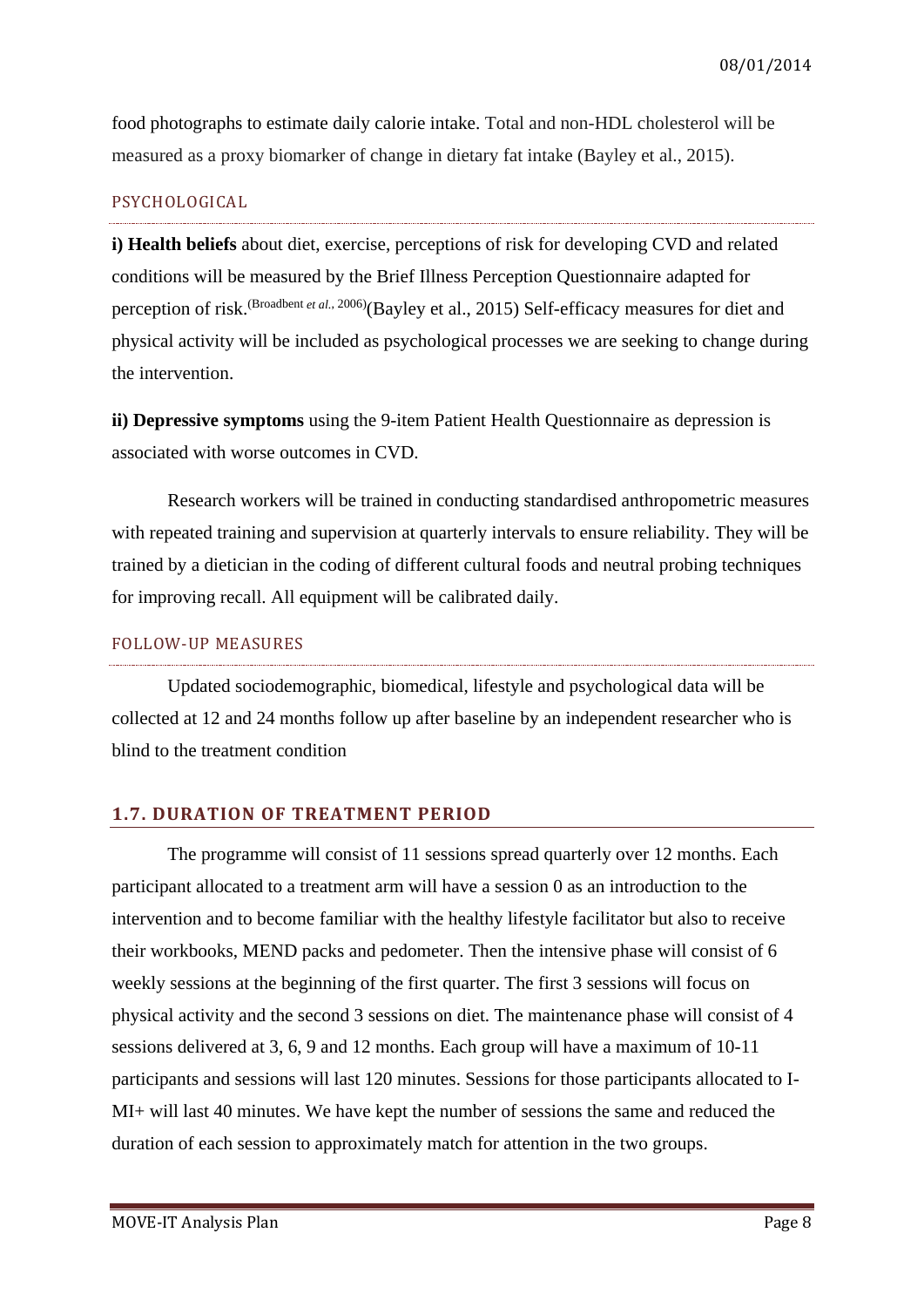### <span id="page-8-0"></span>**1.8. SAMPLE SIZE AND POWER CALCULATIONS**

Table 2 illustrates the distribution of sample sizes (without dropout) for two conservative effect sizes and significance levels. To interpret these we need to multiply the effect sizes by the standard deviation (SD) of the change in our outcome variables to obtain differences in change between two arms.

The power calculation of our main outcome variables-change in physical activity, weight and total cholesterol- are based on a) a meta-analysis of RCTs observed that the use of pedometers increased physical activity by 2,500 steps/day (SD 2,700)[\(Bravata](#page-31-2) *et al.*, 2007); b) study by Morgan et al  $(2009)^{(Morgan *et al.*, 2009)}$  $(2009)^{(Morgan *et al.*, 2009)}$  $(2009)^{(Morgan *et al.*, 2009)}$  and Whincup (personal communication based on British Regional Heart Study data) which reported a standard deviation for weight change of 5kg and c) Whincup (personal communication based on British Regional Heart Study) which reported a SD of change in total cholesterol change of 1.0 umol/l.

We have selected a very conservative effect size of 0.25 (expressed as the difference in units of pooled SDs, d) which translates to an ability to detect a difference between two groups of 675 steps/day (physical activity), 1.25 kg weight and 0.25 umol/l total cholesterol. We calculated the sample size to detect these differences in our primary hypotheses, weight and physical activity at 90% and two tailed alpha 0.025 to take account of multiple comparisons. We took into account clustering effect within the group intervention (intraclass correlation coefficient=0.05) by using the user-written STATA function Clsampsi (version 1.9) which calculates the optimal sample size in presence of differential clustering effects [\(Roberts and Batistatou, 2010\)](#page-31-4) . We estimated 1,420 participants and at a drop out of 20%, 1,704 participants in total. For those taking the average number of steps of 10,000/day and for those only achieving 5000 steps/day this represents approximately 7% and 14% increase respectively.

Assuming a common SD of the change score of 5 on the Framingham risk engine[\(Wister](#page-31-5) <sup>et al.[, 2007\)](#page-31-5)</sup> we would also have 90% power at p=0.025 to detect a difference in change between two arms of 1.25, which would represent a  $\sim$  5% reduction in the 10 year CVD risk.

| Table 2: Distribution of sample sizes at 90% power by significance level and effect size (d) |          |  |  |      |           |  |  |      |          |  |  |      |
|----------------------------------------------------------------------------------------------|----------|--|--|------|-----------|--|--|------|----------|--|--|------|
|                                                                                              | $p=0.05$ |  |  |      | $p=0.025$ |  |  |      | $p=0.01$ |  |  |      |
|                                                                                              |          |  |  | Tota |           |  |  | Tota |          |  |  | Tota |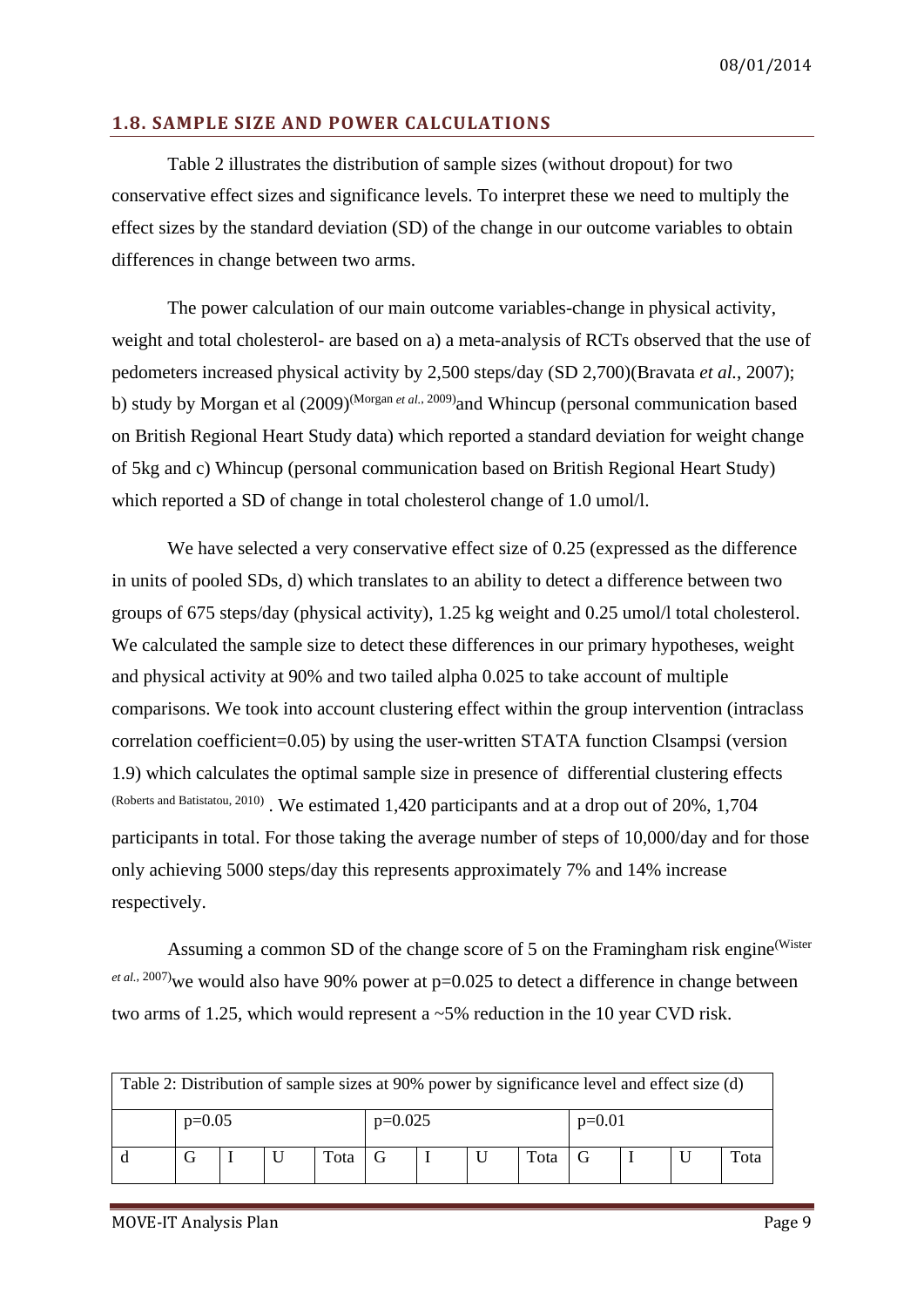| 0.25 | 460 | 369 369     | 1438 540 |     | 440 | 440 | $1704$ 650 |     | 527 | 527 | 2046 |
|------|-----|-------------|----------|-----|-----|-----|------------|-----|-----|-----|------|
| 0.33 | 270 | $211$   211 | 830      | 320 | 249 | 249 | 982        | 380 | 304 | 304 | 1186 |

G=group intervention and includes clustering effect (intraclass correlation coefficient=0.05); I=individual intervention; U=usual care; Total= includes 20% dropout.

### <span id="page-9-0"></span>**1.9. THE ORIGINAL PROPOSED STATISTICAL ANALYSES OF MAIN OUTCOME VARIABLES**

A description of the sample will be presented using means and their standard deviations (SD) or counts (proportions). Baseline characteristics of refusers and drop-outs will be compared with participants who complete the study.

An intention to treat analysis will be conducted using STATA 11. The differences in treatment effect between the three arms at 12 and 24 months of this partially nested design will be analysed using mixed effects models with pre-randomisation values as a covariate.(Bauer *et al.*[, 2008\)](#page-31-6) Stratification variables (practice as random effect and ethnicity as fixed effect) and other possible confounder (such as gender, PCT) will be included as further covariates. This approach provides valid inferences under the assumption that the missing data mechanism can be ignored (or missing at random). Further sensitivity analysis will be carried out to assess the effect of relaxing the missing at random assumption to allow informative dropout, that is letting missingness also depend on the unobserved value [\(Carpenter](#page-31-7) *et al.*, 2007).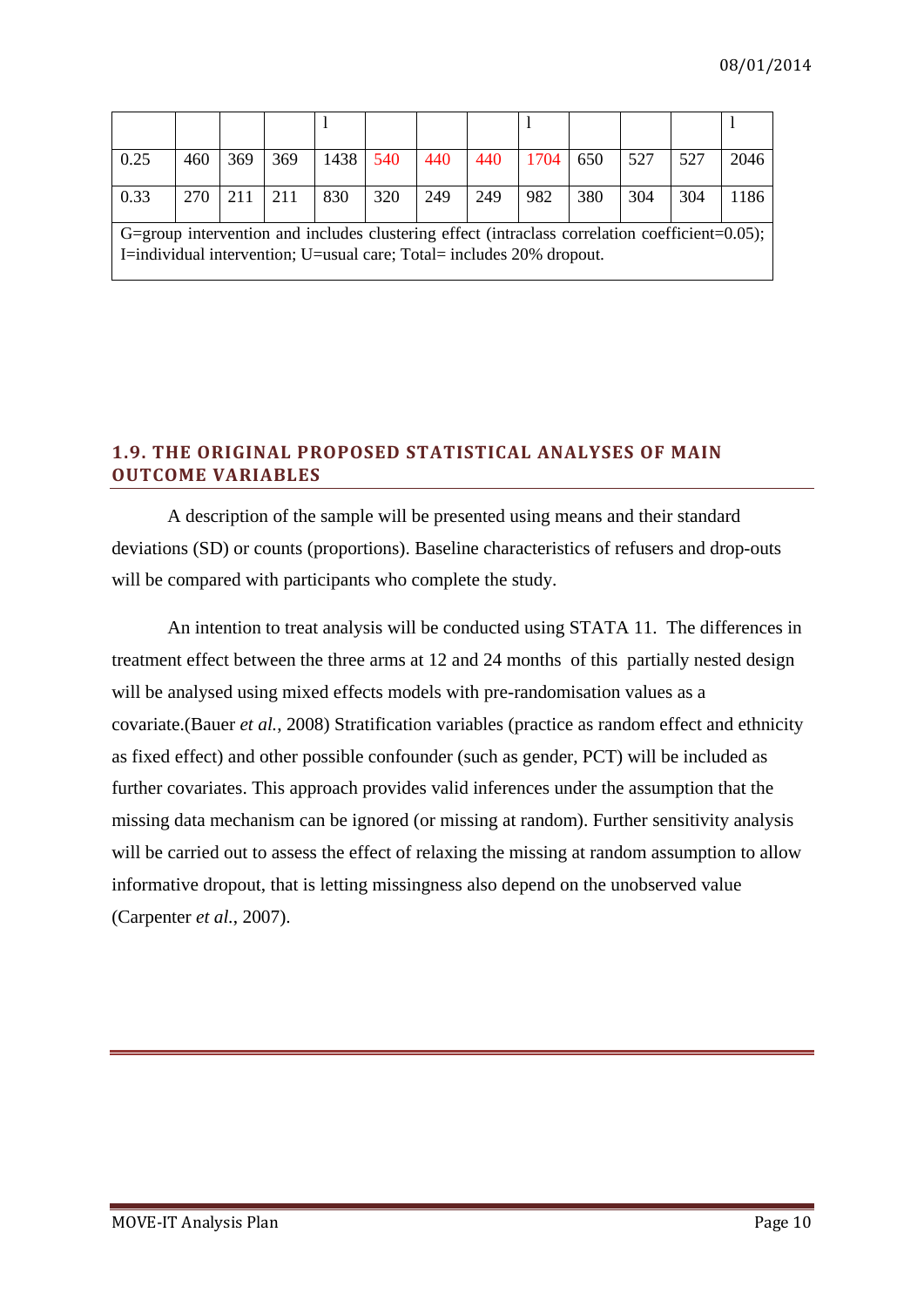### <span id="page-10-0"></span>**2. DATA ANALYSIS PLAN: DATA DESCRIPTION**

The analysis will follow the guidelines of the Consort statement for randomized trials (Campbell et al. 2004, 2007) and recommendations of Roberts and Roberts (2005) for the analysis of partially clustered randomized trials to present and analyse the data. The trial statistician will remain blind whenever possible until the main analyses are complete.

### <span id="page-10-1"></span>2.1 **DESCRIPTION OF AVAILABLE DATA**

The patterns of availability of baseline and follow-up data will be summarised overall and separately for the three intervention groups for each assessment visit and scale; presented by descriptive summary statistics of clinical and demographical assessments. Data will also be assessed for each phase.

QQ plots and histograms will be used to assess data distribution of continuous measures.

Appropriate summary statistics will be applied, mean and standard deviation for all normally distributed measures; median and quartiles for skewed distributions and ordinal data. Categorical outcomes will be described using both the number and proportion (percentage).

### <span id="page-10-2"></span>2.2 **RECRUITMENT: GP AND PARTICIPANT FLOW**

Flow of GP practices *and* individual participants through each stage will be summarized in a CONSORT diagram, including for each group report the numbers of participants randomly assigned, receiving intended treatment, completing the study protocol, and analysed for the primary outcome

We will describe protocol deviations from the study as planned together with reasons.

Participant throughput will be summarised in a CONSORT diagram, including the stages of enrolment, allocation, follow-up and analysis.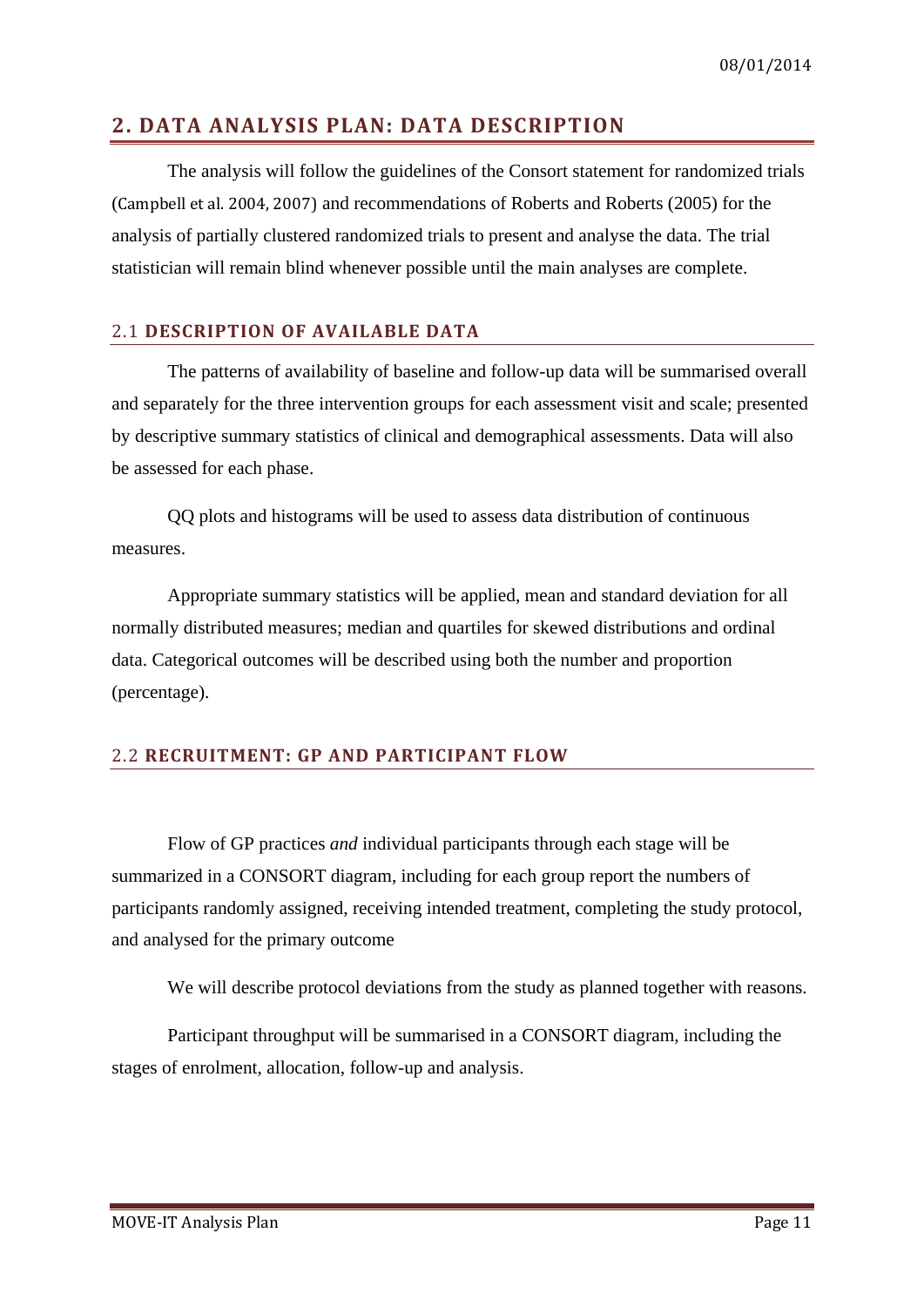### **CONSORT 2010 Flow Diagram**



Schulz et al. 2010: From: [http://www.consort-statement.org/consort-statement/flow](http://www.consort-statement.org/consort-statement/flow-diagram0/)[diagram0/](http://www.consort-statement.org/consort-statement/flow-diagram0/)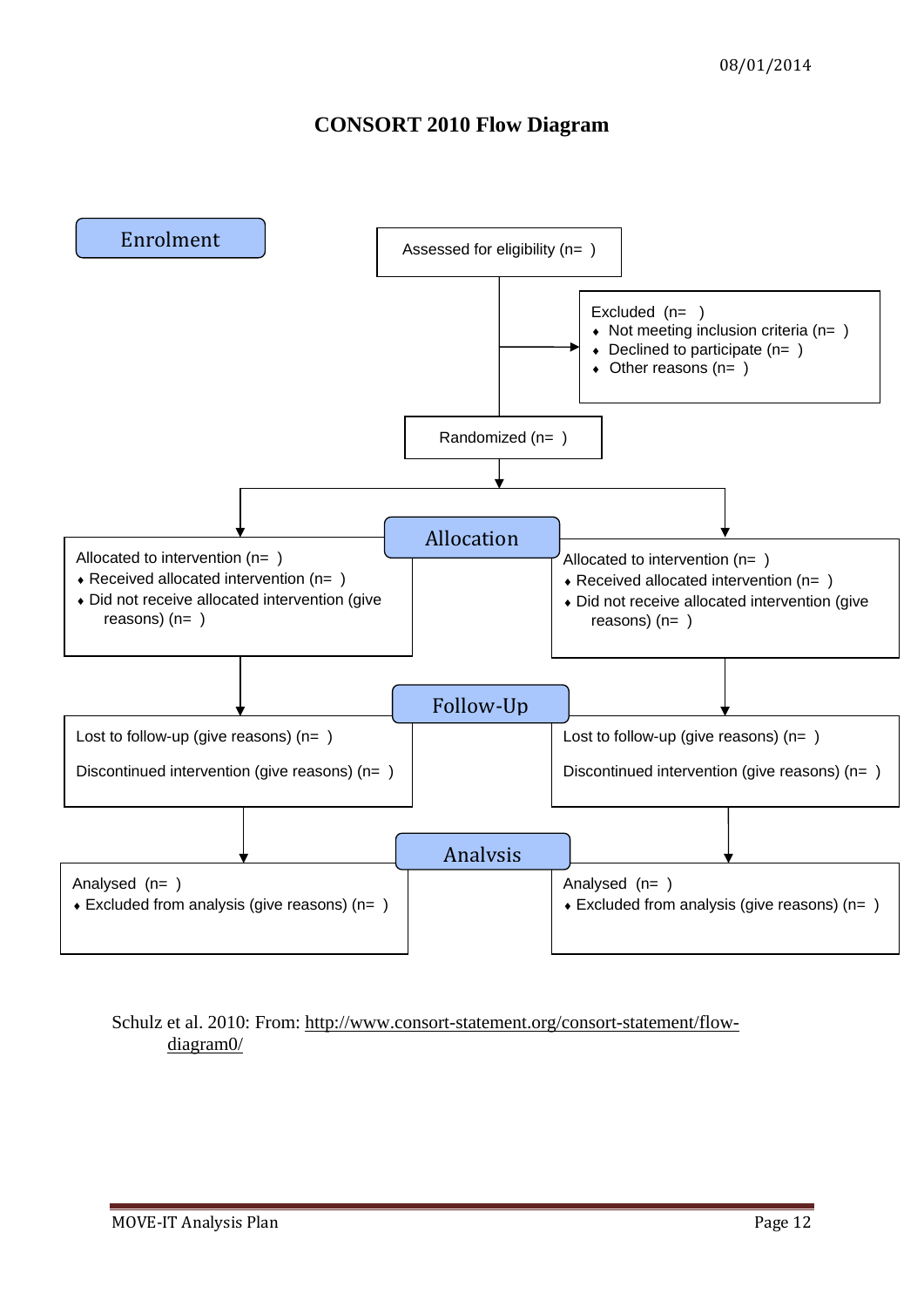### <span id="page-12-0"></span>**2.3. BASELINE COMPARABILITY OF RANDOMISED GROUPS**

Participant level baseline variables will be described both overall and between randomised groups. No statistical significance tests or confidence interval will be calculated for the difference between randomised groups on any participant level baseline variables to assess for baseline differences. The randomisation of intervention groups to participants should have ensured that any imbalance over all measured and unmeasured baseline characteristics is due to chance. In a secondary sensitivity analyses we will include potential confounding variables which differ substantially between the three groups. Variables measured at baseline which may affect primary outcome will be assessed for potential imbalance. These following variables will be assessed:

- 1.) Age
- 2.) Gender
- 3.) Ethnicity
- 4.) Index of deprivation
- 5.) Education status
- 6.) Marital status
- 7.) Smoking status

### <span id="page-12-1"></span>**2.4. ADHERENCE TO ALLOCATED TREATMENT**

We describe the distribution of the number of treatment sessions and any deviations from protocol within the two treatment arms.

Results will be stated in terms of proportion who attended each session and average number of sessions attended. In this context a patient is deemed to have received therapy if they attended at least 1 session out of the sessions 1-10 during their allocated intervention period The data are used in the CONSORT flow chart. Reasons given for withdrawing from therapy are summarised.

Drop-outs from intervention without attending any session: The baseline demographic data will be explored to investigate how this sub-group form the rest of the population.

### <span id="page-12-2"></span>**2.5. ADHERENCE TO THE PROTOCOL**

The clinical psychologist (NdZ), research manager (KW), trial administrator (CB), healthy lifestyle facilitators and participants are unblinded to treatment allocation. The statistician (DS), principal investigator (KI), trial manager (KT) and the research assistants are blind to treatment allocation.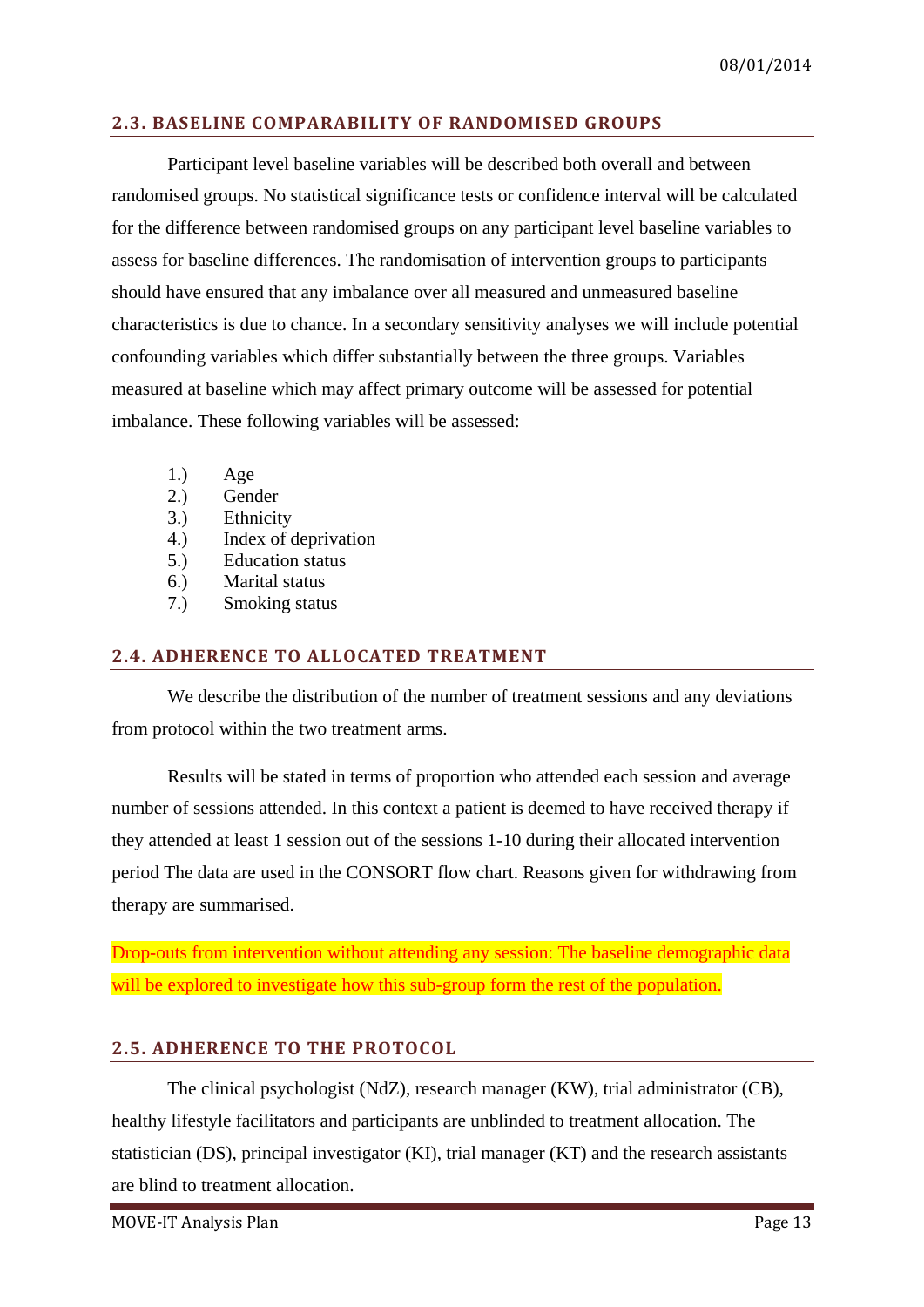### **How is adherence defined?**

Intervention compliance will be reported as numbers (% of intervention group) of patients attending each session (Table 2).

|                         |                    |                    | Number of patients (% of intervention group) attending session |
|-------------------------|--------------------|--------------------|----------------------------------------------------------------|
| <b>Therapy</b>          | Group              | Individual         | Usual care $N = (%)$                                           |
| session                 | <b>Enhanced MI</b> | <b>Enhanced MI</b> |                                                                |
|                         | $N=$ (%)           | $N=$ (%)           |                                                                |
| $\boldsymbol{0}$        |                    |                    |                                                                |
| $\overline{1}$          |                    |                    |                                                                |
| $\overline{2}$          |                    |                    |                                                                |
| $\overline{\mathbf{3}}$ |                    |                    |                                                                |
| $\overline{\mathbf{4}}$ |                    |                    |                                                                |
| $\overline{\mathbf{5}}$ |                    |                    |                                                                |
| 6                       |                    |                    |                                                                |
| $\overline{7}$          |                    |                    |                                                                |
| 8                       |                    |                    |                                                                |
| 8                       |                    |                    |                                                                |
| $\boldsymbol{9}$        |                    |                    |                                                                |
| 10                      |                    |                    |                                                                |

**Table 2:** Intervention compliance: numbers (% of intervention group) of patients attending each session.

### <span id="page-13-0"></span>2.6 **LOSS TO FOLLOW UP AND OTHER MISSING DATA**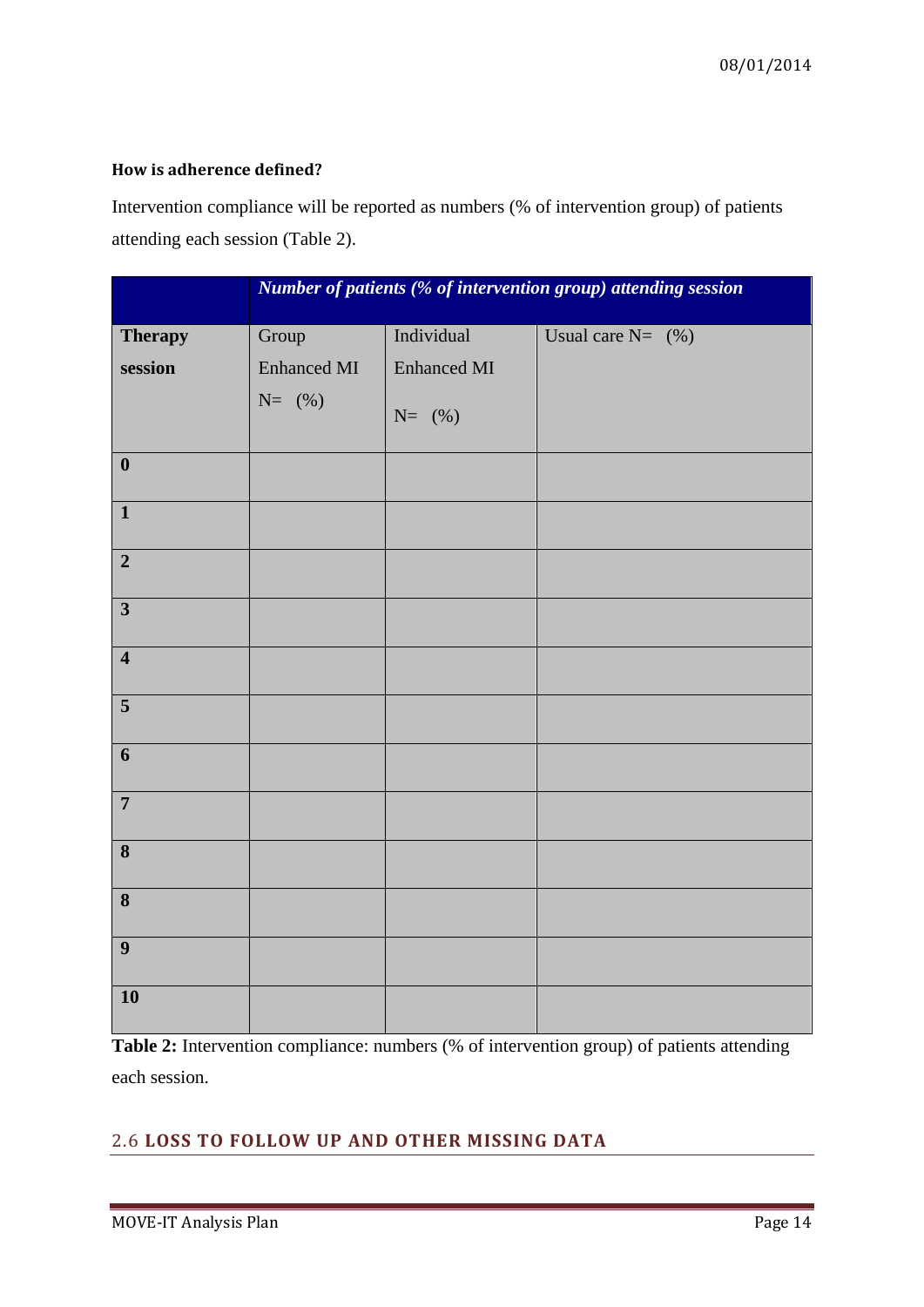It is the aim of the trial to minimise withdrawal of participants within a treatment arm from treatment and follow-up.

Withdrawal from the trial follow-up will be reported by intervention group. Summaries will be given of the reasons for withdrawal (grouped as appropriate). The distribution of times between randomisation and withdrawal from follow-up will be summarised in a histogram. The therapy session cohort number, and number of session attended will be summarised.

| Number of patients (% of intervention group) with body weight and |             |              |  |  |  |  |
|-------------------------------------------------------------------|-------------|--------------|--|--|--|--|
| physical activity measured                                        |             |              |  |  |  |  |
|                                                                   |             |              |  |  |  |  |
| Usual care $(N=)$                                                 | $G-EMI(N=)$ | I-EMI $(N=)$ |  |  |  |  |
|                                                                   |             |              |  |  |  |  |
|                                                                   |             |              |  |  |  |  |
|                                                                   |             |              |  |  |  |  |
|                                                                   |             | $n = (% )$   |  |  |  |  |
|                                                                   |             |              |  |  |  |  |
|                                                                   |             |              |  |  |  |  |
|                                                                   |             |              |  |  |  |  |
|                                                                   | $n = (% )$  | $n = (% )$   |  |  |  |  |

### **Table 4**: % Example of data collected

Where available, the reasons for missing baseline and follow-up data will be summarised overall and by randomised group at the visits and scale levels. Missing data in the database will be presented in compliance with CONSORT diagram [\(Boutron](#page-31-8) *et al.*, 2008).

### MISSINGNESS PATTERN OF MAIN OUTCOME VARIABLE

The relationship between characteristics (demographic and clinical) and missing data will be summarised at 12 and 24 months follow-up (graphically) and the potential demographic and clinical factors that may be related to be missingness of bodyweight and physical activity at 24 months, such as whether a patient completed therapy or the number of session a patient will be examined.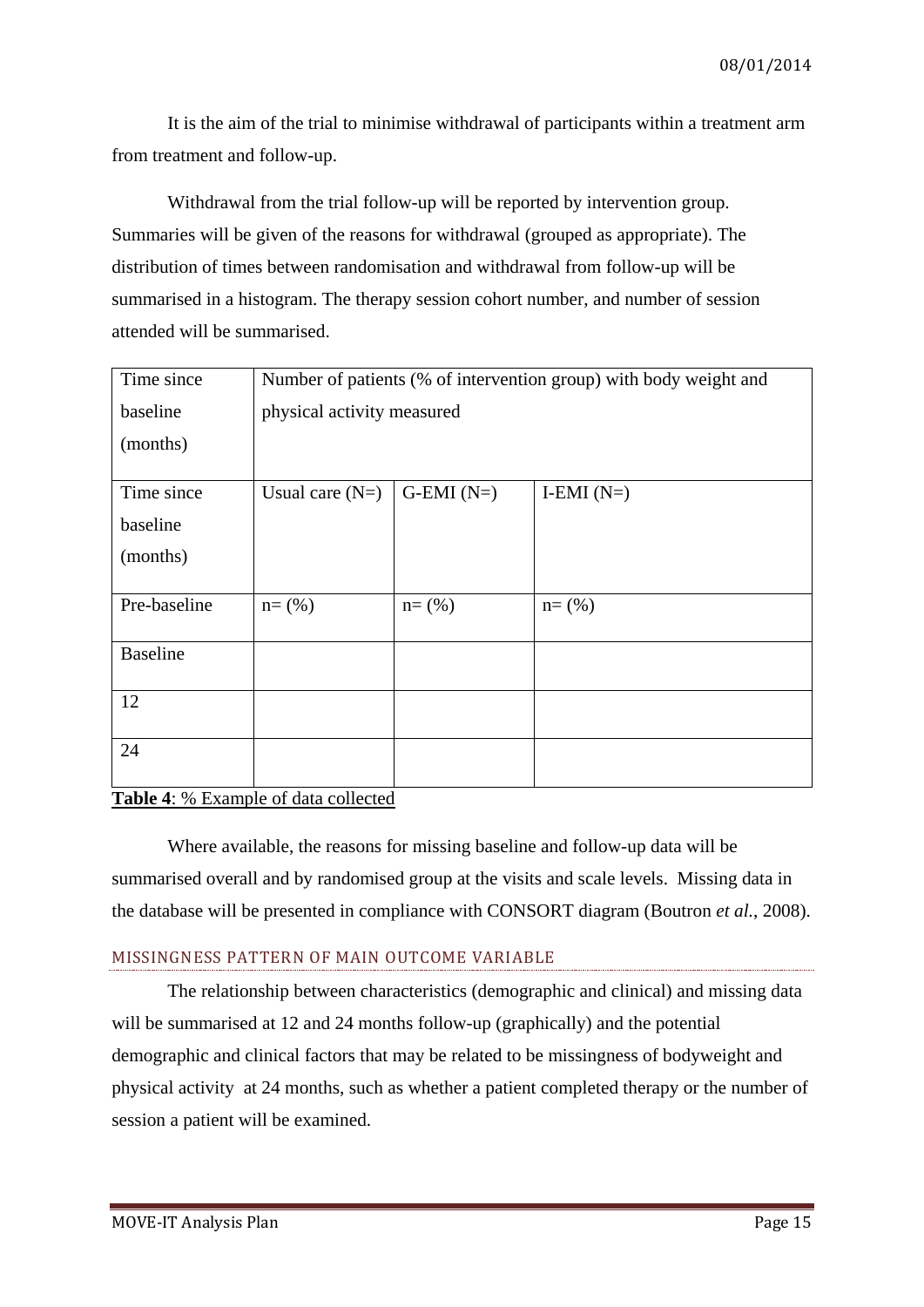### <span id="page-15-0"></span>**2.7 ADVERSE EVENT REPORTING**

Summarise adverse events (AE), adverse reactions (AR), serious adverse events (SAE) and serious adverse reactions (SAR), by intervention arm and time point (prior to 12 and 24 months) will be presented.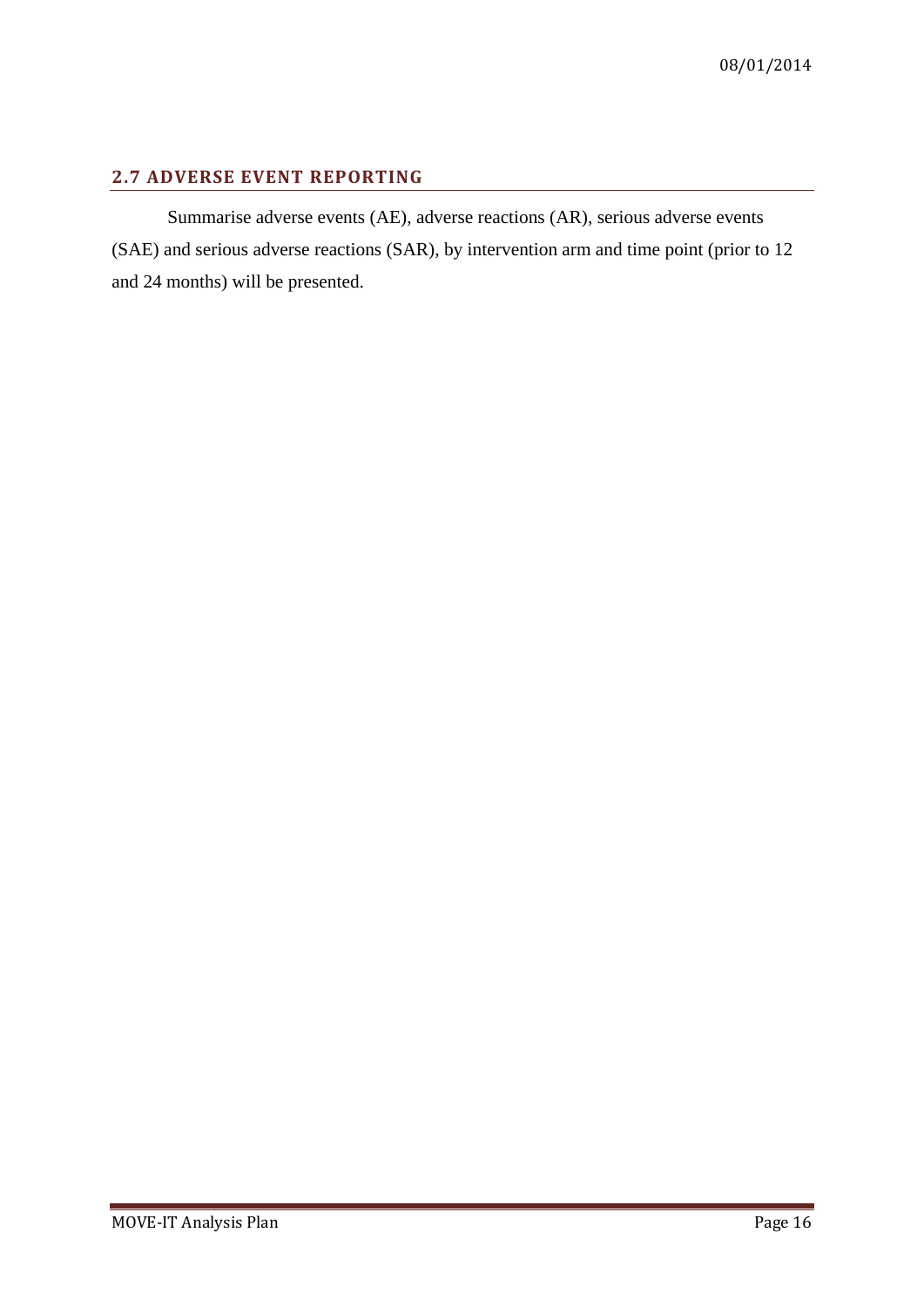### <span id="page-16-0"></span>**3. STATISTICAL DATA ANALYSES PLAN: COMPARISON OF BODY WEIGHT AND PHYSICAL ACTIVITY BETWEEN INTERVENTION GROUPS (PRIMARY OUTCOME ANALYSIS)**

### <span id="page-16-1"></span>**3.1. GENERAL COMMENTS**

The main statistical analyses are targeted at estimating the difference in the mean outcomes between participants randomised to i) G-EMI or usual care ii) I-EMI and usual care and iii) G-MI+ and I-MI+ at the 24 months post-treatment observation time. The main outcome variables are cholesterol, **body weight** and **physical activity** which are measured at baseline, 12 months and 24 months follow-up.

The analyses of effectiveness outlined in this strategy will be pragmatic, based on intention-to-treat and will utilise all available follow-up data from all randomised participants. The trial statistician will remain blind whenever possible until the main analyses are complete.

The significance level will be 2.5%% (2 sided) for specified analyses.

The study design is complex: Patients are nested within groups in the G-MI+ treatment arm but not in the two other arms (partially nested design). Furthermore, patient are nested within surgery with patients within surgeries belong to different treatment arms. In addition, we expect differences between boroughs and between ethnic groups and both factors need to be considered in the analysis model. Post-randomization measurements are taken at 12 month and 24 months follow-up. To account for the repeated observations over time there is the need of specifying the structure of the residual errors within the lowest-level groups (patients) to be correlated.

Finally, some patients live in the same household and may be randomized to the same or different treatment arms. To avoid this situation only one person per household will be randomized. However, a small number of couples patient (January 2014: 2 pairs) were randomized. If the number of patients of the same household remains small  $\left\langle 2\right\rangle$  the possible clustering effect will be ignored to avoid a further complication of the statistical analysis model.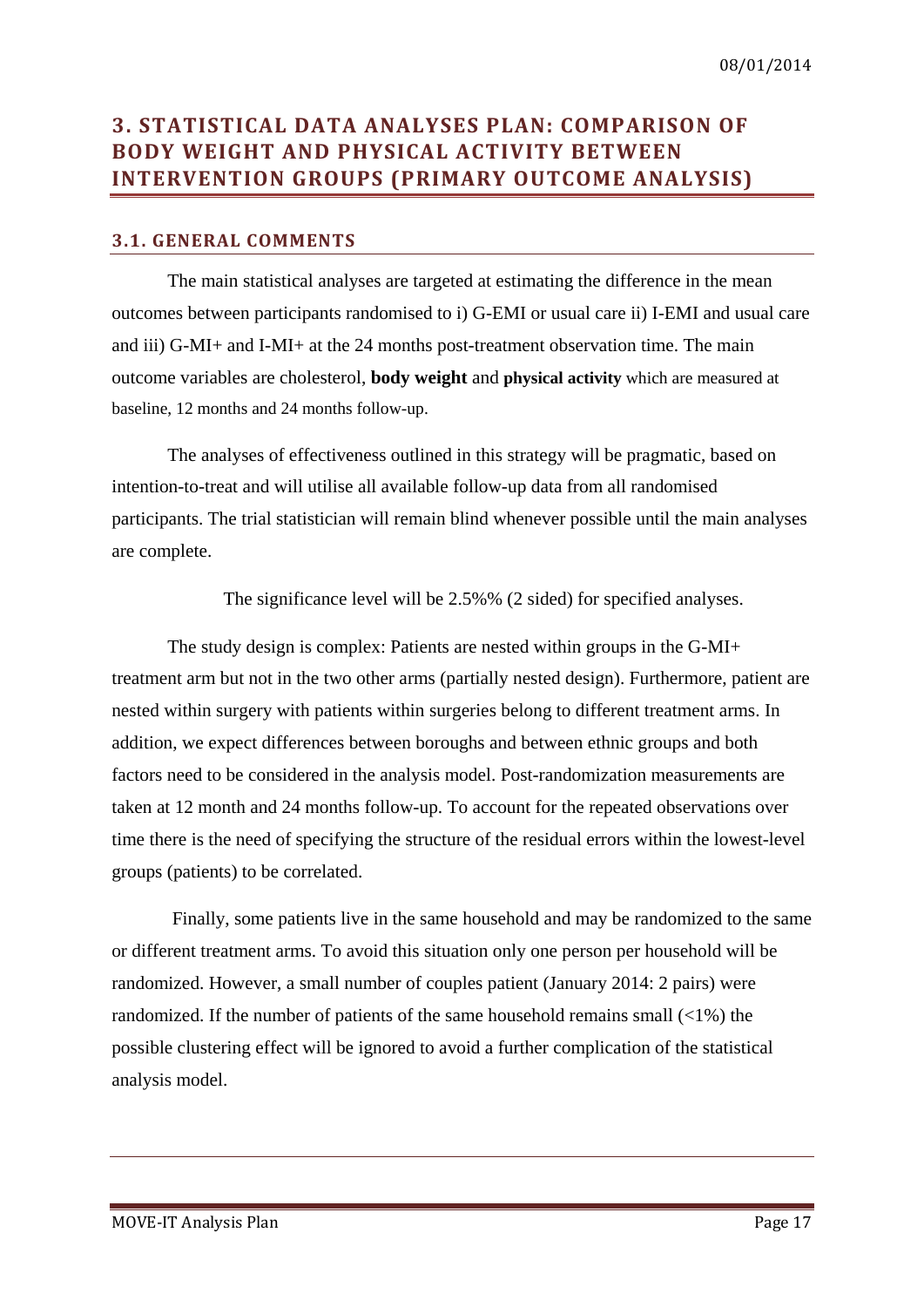### <span id="page-17-0"></span>**3.2. PRIMARY OUTCOME "PHYSICAL ACTIVITY"**

Physical activity will be recorded using actigraphy which involves the use of a portable device the size of a large wristwatch to record movement over time in the form of activity counts. Each participant was asked to wear an actigraph for seven days during the day and only to remove when sleeping or when it might get wet or during contact sports.

Upon completion of the 7 day monitoring period, data will be downloaded using the manufacturer's software producing a file containing minute-by-minute movement counts for each participant. Data will be cleaned and summarized using standard procedures provided by ActiGraph software following recommendations by Ward et al 2005.

Patients need to have at least four days of at least 540 min recorded activity to include the respective measurement in the analysis. The definition of "Non wear definition" is 60 minutes of consecutive zeroes for as recommended by Winkler et al 2009, Evenson 2009).

The raw accelerometer counts are summarized as steps, accelerometer wear time, counts per minute (CPM), time spent in moderate to vigorous physical activity (MVPA (>1952 Counts per Minute, >3 METs) using standard Freedson (1998) cut points and time spent in  $\ge$  10 min bouts of MVPA. A tolerance of 1 minutes of interruption will be allowed. **Counts** 

*Counts per minute per day are defined as the average of 'sum of activity counts per day' divided by the' number of minutes of wear time in that day*.

The main outcome will be the average number of steps per day measured over seven days. The secondary outcome variable will be time spent in  $>=10$  min bouts at least moderate activity (MVPA) per day.

### **Missing activity days:**

Because activity may depend on day of the week the mean of less than seven activity days may be biased and we will impute intermittent missing values using the Expectation Maximization (EM) algorithm as recommended by Catellier et al. (2005) to impute missing daily values. The mean of the observed and imputed data will then be used for the primary analyses. The single imputation method treats imputed values as they were actual observed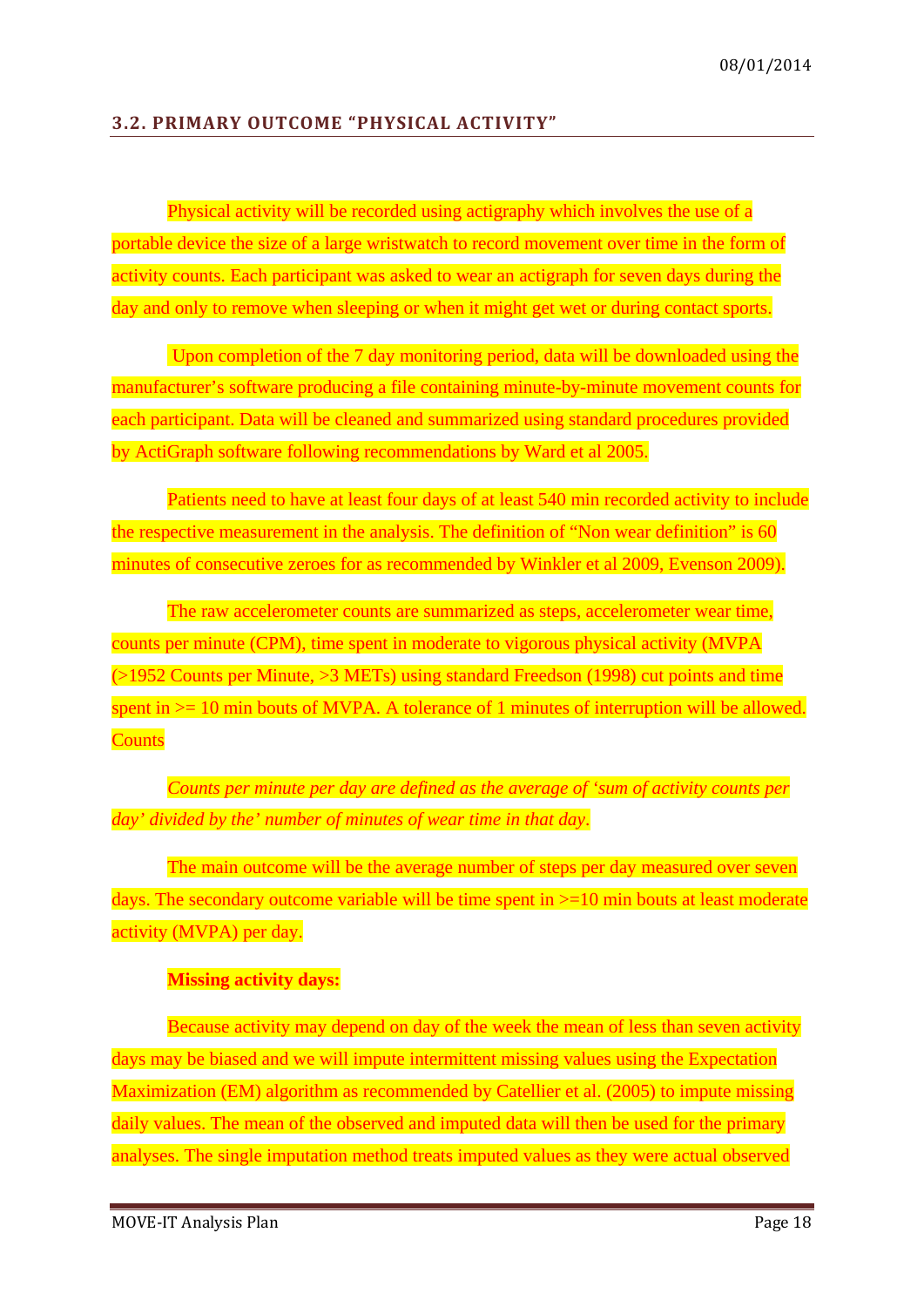and hence ignore the uncertainty of the correct value is not taken into account. However, Catellier demonstrated that EM imputation methods with intermittent missing activity data resulted produced similar results as multiple imputation as simulation studies showed that there were no difference in estimates of means and standard deviations. Both methods produced unbiased under MCAR conditions (with EM imputation sometimes performing slightly better) and hence their use is regarded as standard for intermittent missing in days of activity data [\(Lee and Gill, 2016,](#page-31-9) [Staudenmayer](#page-31-10) *et al.*, 2012)

Day of the week, month, year included as indicator variables in the imputation model. Activity data will be imputed within each treatment arm separately. Standard clinical and demographic variables will be considered as potential predictors.

Days will only be imputed for cases with at least **three** days of at least 540 min recorded to avoid bias by deliberate removing the wearable during the day which can bias subsequent analyses [\(Evenson](#page-31-11) *et al.*, 2015). Data with less activity measured will be regarded as missing for this observation period and procedures to handle complete missing observations of activity will be described in the next chapter. Potential selection bias attributable to insufficient valid accelerometer data will be examined by comparing baseline characteristics of participants with **three** or more valid days of data against the characteristics of those who did not met the criterion (see 2.6.).

### <span id="page-18-0"></span>**3.3. OVERVIEW OF ANALYSES OF PRIMARY OUTCOME:**

- 1. Primary Intention to treat analysis
- 2. Sensitivity of results due to potential imbalance of confounders at baseline
- 3. Sensitivity of results due to missing data by
	- 3.1. including covariates predictive of missingness in analyses model
	- 3.2. using multiple imputation
	- 3.3. assuming missing not at random
- 4. Estimation of the treatment effect impact only for compliers (Complier average causal effects, CACE)

### <span id="page-18-1"></span>**3.3.1. PRIMARY INTENTION TO TREAT ANALYSIS**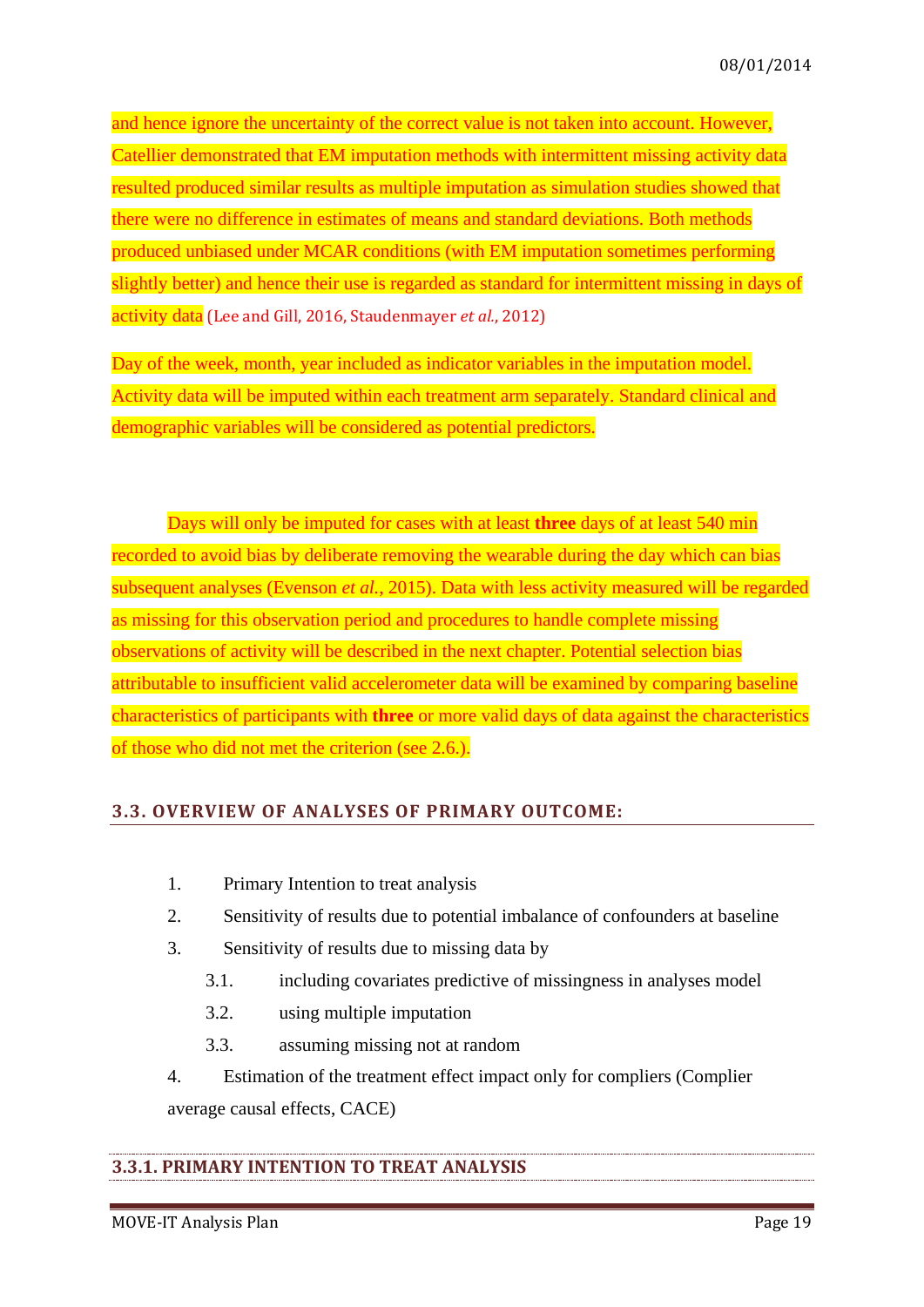The main statistical analyses are targeted at estimating the difference in the mean weight and physical activity outcome i) between participants randomised to G-EMI and Treatment as usual ii) between participants randomised to I-MI+ and Treatment as usual and iii) between participants randomised to I-MI+ and Treatment as usual at 24 months followup observation time point.

The main analyses will be done for weight and physical activity separately; the estimated differences between the treatment arms at 24 months follow-up will be done within one model.

An analysis of covariance (ANCOVA) approach is utilised for these analyses as the model accounts for the possible imbalance due to random sampling in baseline measurement of the outcome variable to control for pre-treatment differences. An analysis of covariance approach is preferred because of a usually increased statistical power to detect any treatment effects, since baseline and post-treatment measurements are assumed to be correlated. Furthermore, the ANCOVA approach is known to deal better with possible regression to the mean effects.

The main outcome values are assumed to arise from normal distributions (this will be checked - see Model assumptions checks - and if necessary appropriate transformations will be used). A linear mixed model using STATA's XTMIXED command will be used for estimation.

The outcome variables are body weight/physical activity at 12 and 24 months after randomization. This allows us to include subjects with measurements with at least one observation assuming missingness at random.

In the linear mixed model body weight/physical activity levels constitutes therefore the dependent variable. "Treatment randomisation group", "time (with two levels 12 and 24 months post-randomization)", the interaction between "treatment group and time", borough, ethnicity and the "baseline values of body weight/physical activity" are the fixed part of the model. Time" will be entered as a categorical variable to avoid making a parametric assumption of the body weight/physical activity over time. The random parts of the models "surgery" (patients are nested in surgeries) and "therapy group" (patients within the G-MI+ are clustered within the same group).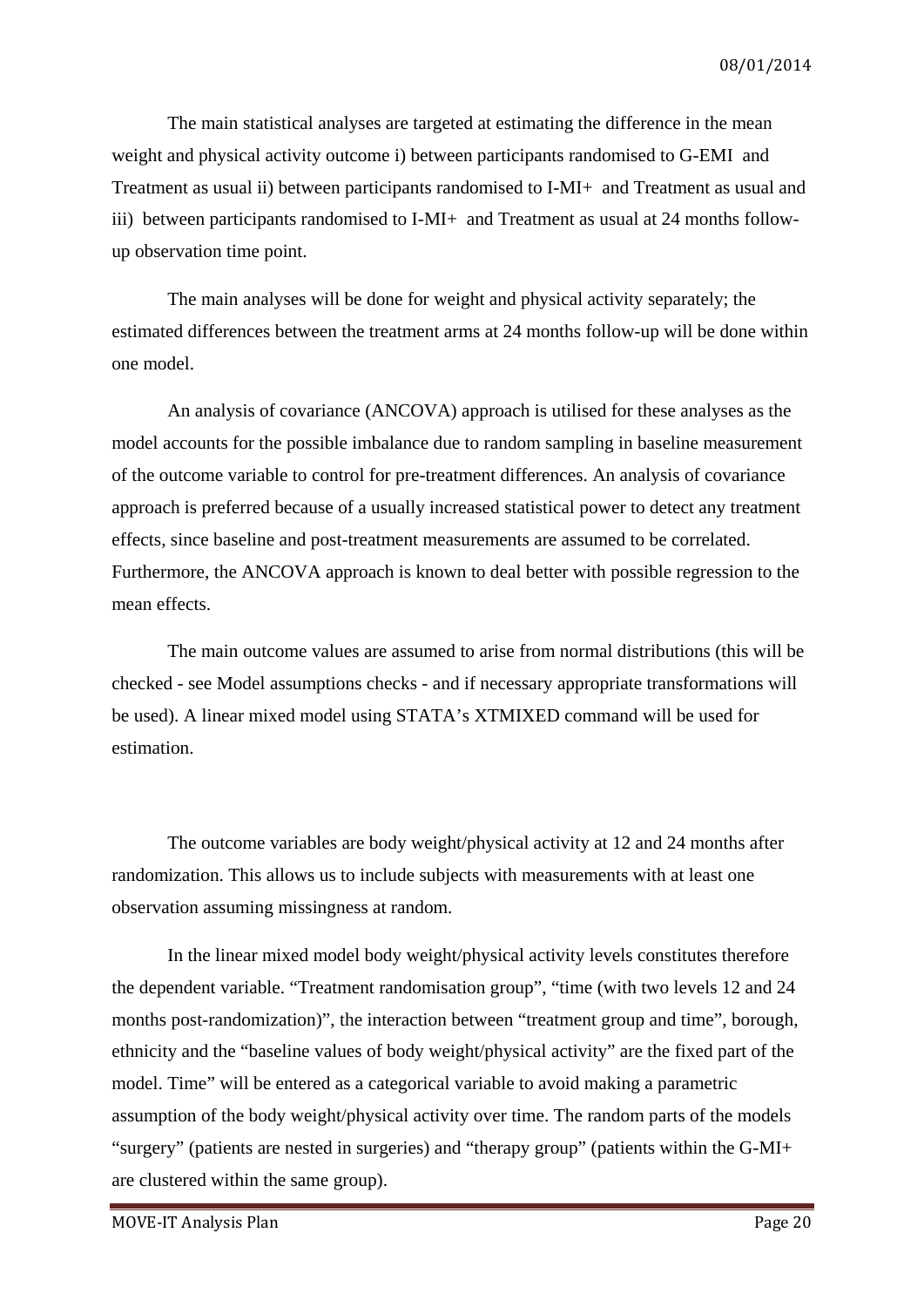To account for the partially nested design of "therapy group" we will use an approach which matches the non-parallel data structure as recommended by Roberts and Roberts 2005, Lee and Thompspn 2005, Bauer et al 2008, which has been shown to be superior to other analyses strategies, such as a fully clustered design with clusters of sample size 1 for individual treatment arms because of its control of type 1 errors (Baldwin et al 2010):

In the partially nested design a cluster variable for therapy group needs to be defined where subjects of the two individual treatment arms are treated as clusters of size 1. A further dummy coded variable for group treatment indicates whether a subject is assigned to group treatment (1) versus individual treatment (0, here I-MI+ or TAU). Therapist group will then be used as a random effect with "group treatment" as a random slope which introduces random intercepts for the clustered condition only. Table 5 shows an example of coding to account for the partially nested design: Using STATAs xtmixed the partially nested design would be specified in the following way:

#### **xtmixed DV baseline i.treatment || cluster ID: GroupTreatment**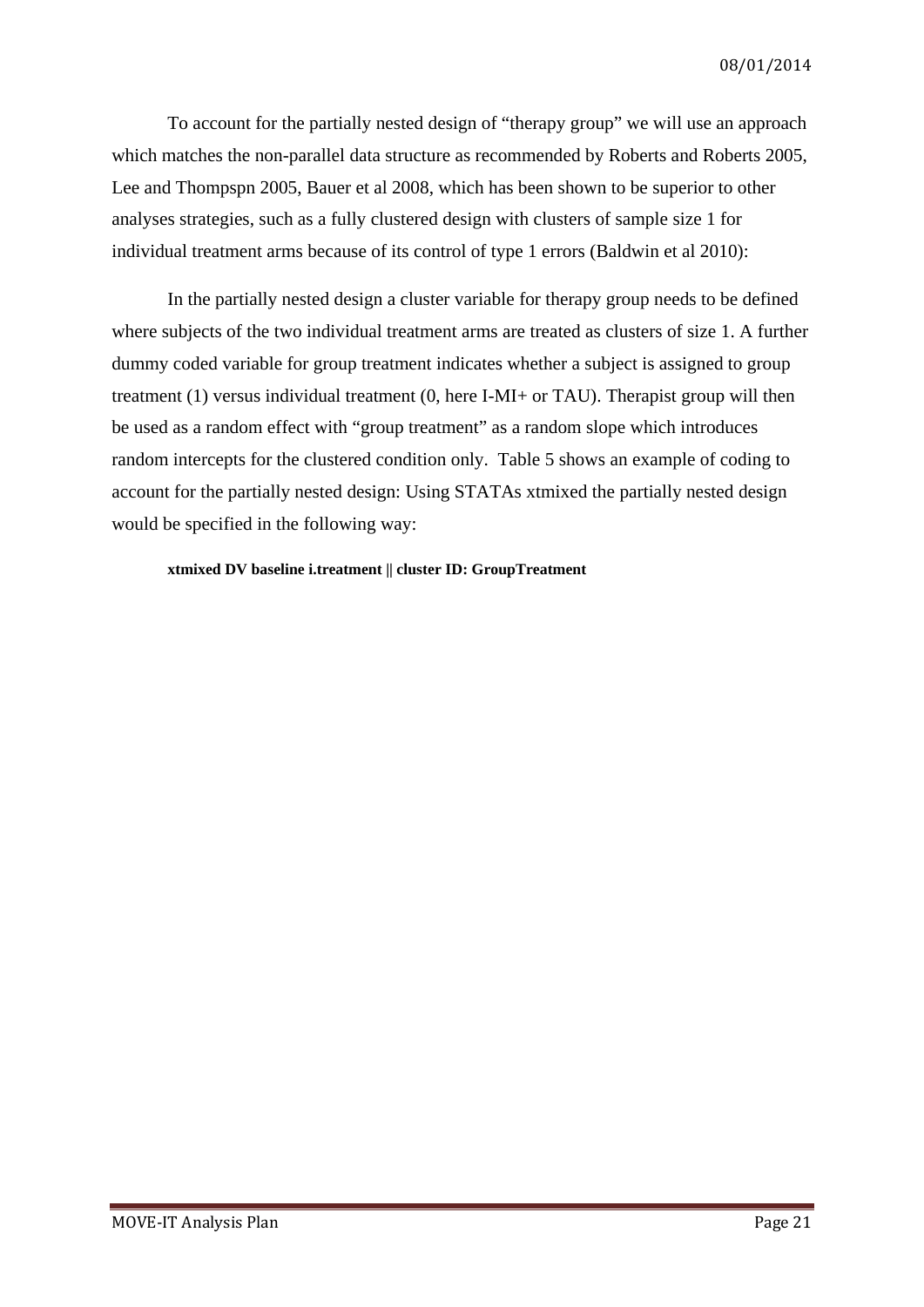| Surgery        | Cluster        | Subject        | Group            | I-EMI          | <b>Baseline</b> | Ethnicity      | Outcome |
|----------------|----------------|----------------|------------------|----------------|-----------------|----------------|---------|
| ID             | ID             | ID             | <b>Treatment</b> | treatment      | (Individual     | (Individual    | at $24$ |
|                | "Therapy       |                | $(Group = 1)$    | $(I-EMI=1)$    | covariate)      | covariate)     | months  |
|                | group"         |                | versus non-      | Other $=0$ )   |                 |                | (DV)    |
|                |                |                | $group=0)$       |                |                 |                |         |
| $\mathbf{1}$   | $\mathbf{1}$   | $\mathbf{1}$   | 1                | $\overline{0}$ | 89              | $\mathbf{1}$   | 84      |
| $\mathbf{1}$   | $\mathbf{1}$   | $\overline{2}$ | $\mathbf{1}$     | $\overline{0}$ | 90              | $\overline{2}$ | 87      |
| $\mathbf{1}$   | $\mathbf{1}$   | $\overline{3}$ | $\mathbf{1}$     | $\overline{0}$ | 78              | $\mathbf{1}$   | 75      |
| $\mathbf{1}$   | $\overline{2}$ | $\overline{4}$ | $\mathbf{1}$     | $\overline{0}$ | 99              | $\mathbf{1}$   | 95      |
| $\mathbf{1}$   | $\overline{2}$ | 5              | $\mathbf{1}$     | $\overline{0}$ | 75              | $\overline{2}$ | 77      |
| $\overline{2}$ | 3              | 6              | $\boldsymbol{0}$ | $\mathbf{1}$   | 87              | 3              | 85      |
| $\overline{2}$ | $\overline{4}$ | $\overline{7}$ | $\overline{0}$   | $\overline{0}$ | 69              | $\mathbf{1}$   | 67      |
| $\overline{2}$ | 5              | 8              | $\overline{0}$   | $\overline{0}$ | 92              | $\overline{2}$ | 89      |
| 3              | 6              | 9              | $\overline{0}$   | $\overline{0}$ | 77              | 3              | 79      |

**Table 5: Example of coding to account for the partially nested design:** In the partially nested design a cluster variable for "therapy group" needs to be defined where subjects of the two individual treatment arms are treated as clusters of size 1 (Column 2). A further dummy coded variable for group treatment indicates whether a subject is assigned to group treatment (1) versus individual treatment (0, here I-EMI or TAU), see column 3. Therapy group will then be used as a random effect with "group treatment" as a random slope which introduces random intercepts for the clustered condition only. A second random effect for surgery (column 1) will used to account for the possible dependency of patients within a surgery.

To model the dependency of the repeated observations of the same subjects at 12 and 24 months we model the covariance between the residuals within the lowest level group" patients" to be correlated by using an unstructured covariance pattern model (Bayley et al., 2015).

For the final model the group difference estimates and associated confidence intervals will be reported for 12 (for secondary analyses) and 24 months after randomization (Bayley et al., 2015).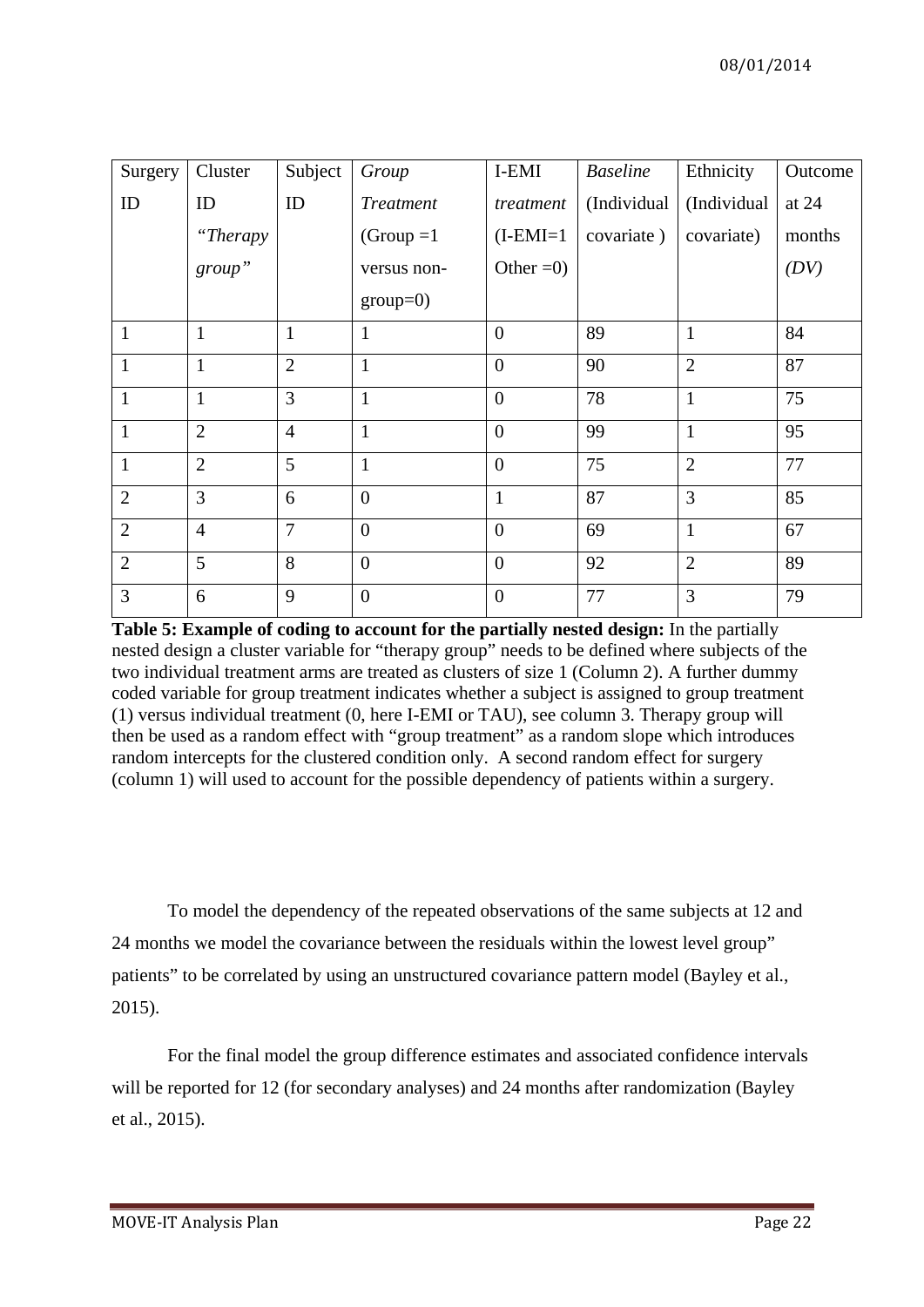08/01/2014

### **Further explanation to the independent variables "Surgery", "Borough" and "ethnicity":**

**Surgery (or GP):** is used as a measure of GP organization and proxy for sociodemographic differences within boroughs which are regarded as a possible prognostic factor and to account for the possible clustering effect of surgery. Surgery will therefore be included as a random factor in the analyses model.

### **Borough**

Clinical commissioning group (CCG) boroughs is regarded as a possible prognostic and/or predictive factor and therefore analyses of intervention effect will be adjusted by including "borough" ((Bexley, Bromley, Croydon, Greenwich, Kingston, Lambeth, Lewisham, Richmond & Twickenham, Southwark, Sutton, Merton, Wandsworth) as a fixed, categorical covariate. The borough that randomises the largest number of participants will be the reference category for the effect.

### **Ethnicity**

Ethnicity is regarded as an important factor that influences prognosis or treatment responsiveness. Because stratified randomization was not feasible it is possible to obtain some imbalance between treatment groups for ethnicity and therefore analyses of intervention effect will be adjusted by including "ethnicity" in the analysis model.

### MODEL ASSUMPTION CHECKS

For the mixed effects model the following assumptions will be checked:

### Normality

A histogram of level one standardised residuals against their normal scores will be produced to verify that the residuals have a normal distribution.

### No outlier

Any obvious outliers or influential observations (based on their leverage) will be identified by the residuals and the analysis will be repeated excluding them to check the robustness of the conclusions of the primary analysis. Any differences when outliers are excluded will be reported.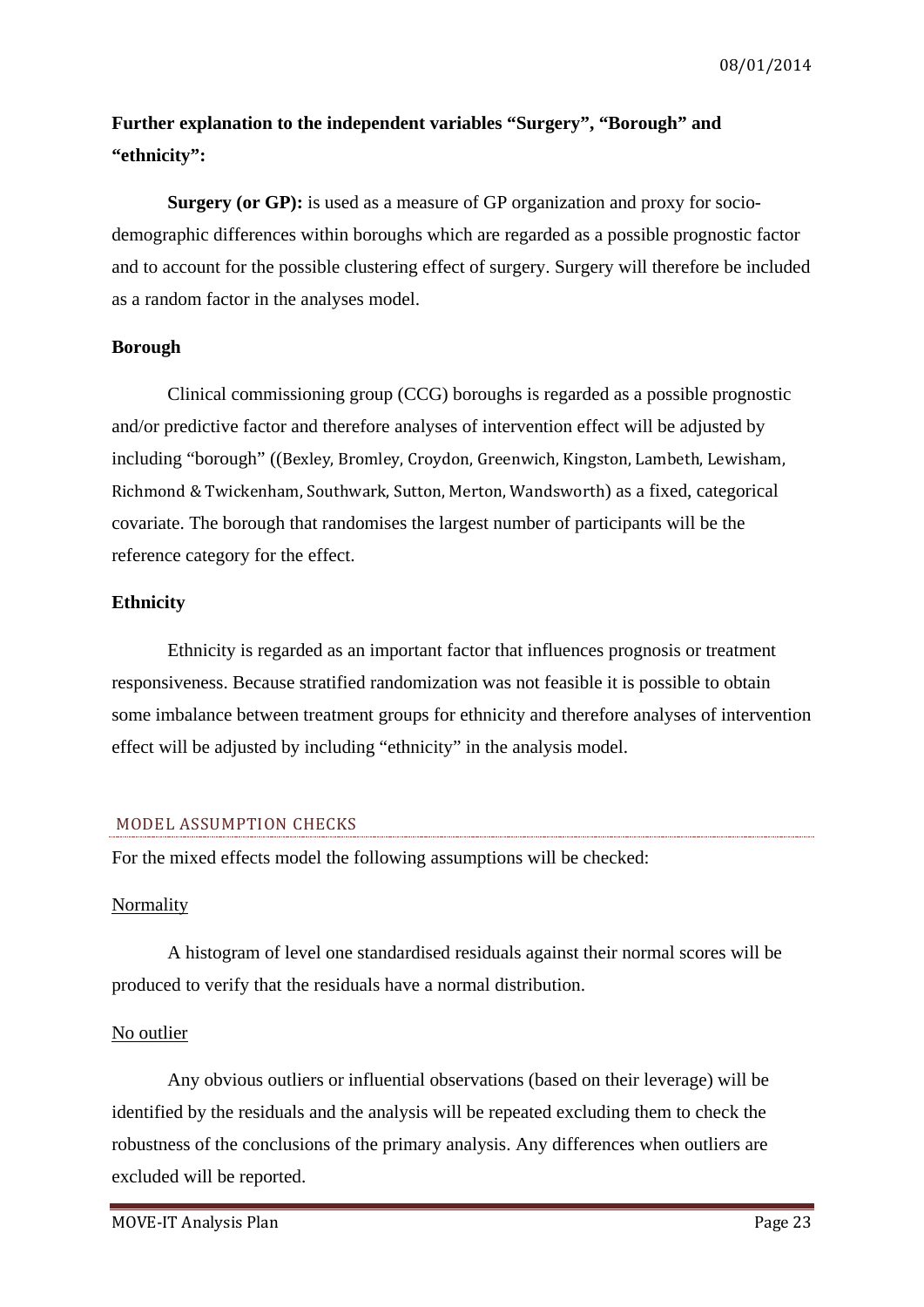### Homogeneity of variances

A plot will be produced of the standardized residuals against the fitted values to examine the assumption of constant variability of the residuals across the range of fitted values. If necessary we further relax the heteroskedascity assumption (error variance is the same between the two treatment groups) treatment specific error variances may be used.

### <span id="page-23-0"></span>**3.3.2. SENSITIVITY OF RESULTS DUE TO POTENTIAL IMBALANCE OF CONFOUNDERS AT BASELINE**

The large sample size should ensure that all possible confounding variables are equally distributed between treatment arms. However, in a sensitivity analysis we extend the analyses model of the primary analysis described in the previous section by including by including baseline variables with substantial imbalance at baseline thought to be important in determining outcome into the model (Table 1). The analysis of this model will give intervention effect estimates adjusted for imbalances. We will report the changes in predicted outcome differences after controlling for baseline covariates in addition to the main analysis model. Variables measured at baseline which we believe may affect outcome are:

| Age                                  |  |
|--------------------------------------|--|
| Gender                               |  |
| Ethnicity (already in main analysis) |  |
| Index of deprivation                 |  |
| <b>Education</b> status              |  |
| Marital status                       |  |
| Smoking status                       |  |

### <span id="page-23-1"></span>**3.3.2. SENSITIVITY OF RESULTS DUE TO DELAY OF TREATMENT SESSION START: DIFFERENCES BETWEEN RANDOMIZATION AND SESSION 0**

The time between randomization of patient and start of intervention with session 0 may differ between participants due to study flow, scheduling conflicts and issues with HLF contracts. In a further sensitivity analysis we extend the analyses model of the primary analysis described in section 3.3.1 by including time between randomisation and session 0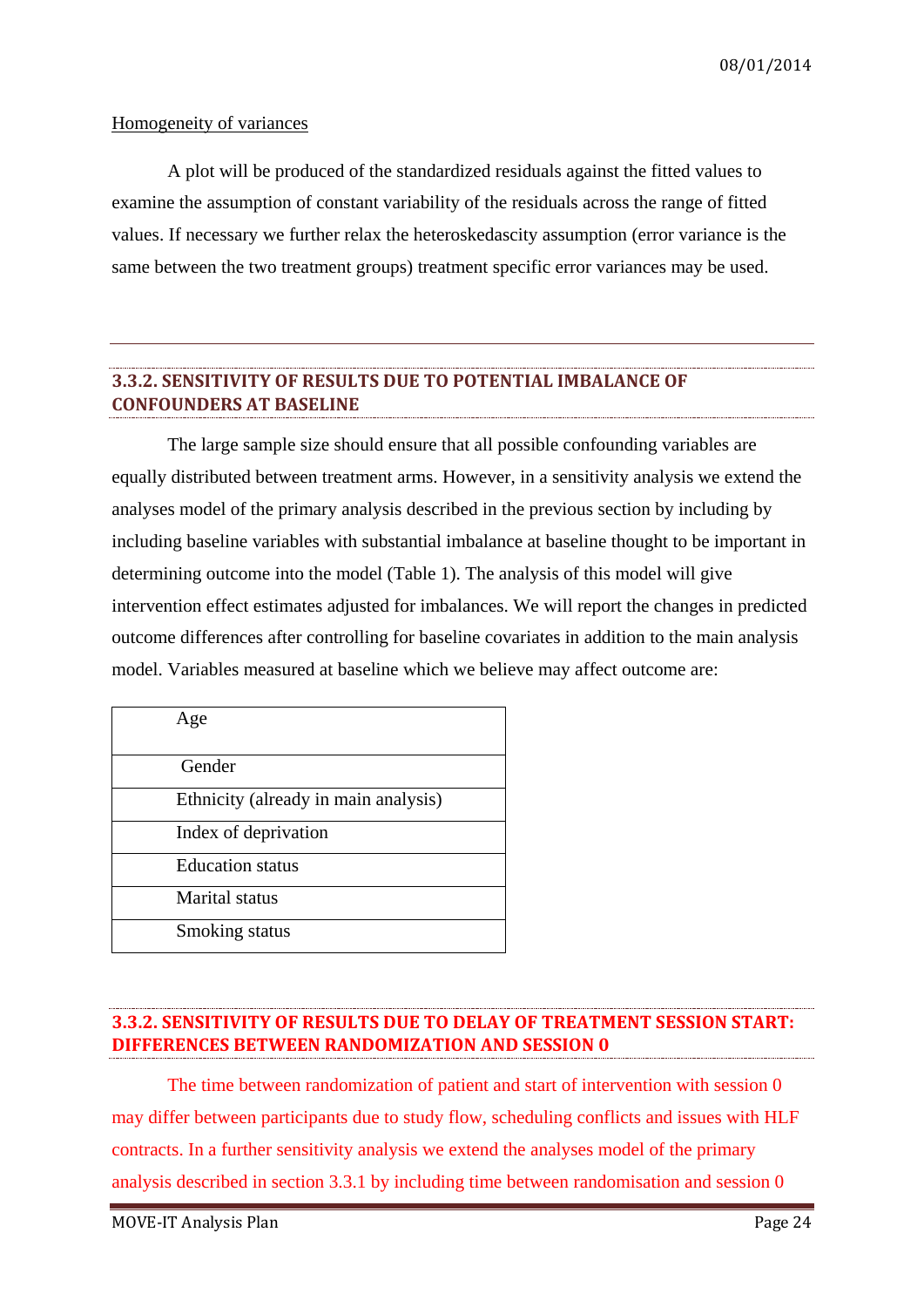into the model. The analysis of this model will give intervention effect estimates adjusted for imbalances in time between randomization and start of intervention. We will report the changes in predicted outcome differences in addition to the main analysis model.

### <span id="page-24-0"></span>**3.3.4. SENSITIVITY OF RESULTS DUE TO UNBLINDING OF RESEARCHERS AT FOLLOW-UP**

Researchers collecting data should be blinded to treatment but unblinding may take place. In a further sensitivity analysis we extend the analyses model of the primary analysis described in section 3.3.1 by including unblinding at follow-up time (yes/no) into the model. The analysis of this model will give intervention effect estimates adjusted for potential effects of unblinding. We will report the changes in predicted outcome differences in addition to the main analysis

### <span id="page-24-1"></span>**3.3.5. SENSITIVITY OF RESULTS DUE TO INSUFFICENT WEARABLE RECORDINGS AT BASELINE**

To be randomized, participants were required to wear the accelerometer for at least 5 days for at least 540 min. A number of patients did not fulfil the criteria due to software problems which overestimated initial estimates of wear time. In a further sensitivity analysis we extend the analyses model of the primary analysis described in section 3.3.1 by including number of days correctly worn for at least 540 min at baseline into the model. The analysis of this model will give intervention effect estimates adjusted for imbalances in days worn at baseline. We will report the changes in predicted outcome differences in addition to the main analysis model.

### <span id="page-24-2"></span>**3.3.6. SENSITIVITY OF RESULTS DUE TO INITIALS ERRORS OF CALCULATING QRISK2 SCORES AT BASELINE AND VIOLATION OF STUDY PROTOCOL**

To be randomized, participants needed a Qrisk2 score of at least 20%. Due to errors at the calculations of Qrisk scores due to updates of the online algorithm and human errors some patients were randomized with a Qrisk2 score < 20%.

In a further sensitivity analysis we extend the analyses model of the primary analysis described in section 3.3.1 by including Qrisk2 score >=20 % (yes/no) at baseline into the model. The analysis of this model will give intervention effect estimates adjusted for Qrisk2 score violations. We will report the changes in predicted outcome differences in addition to the main analysis model.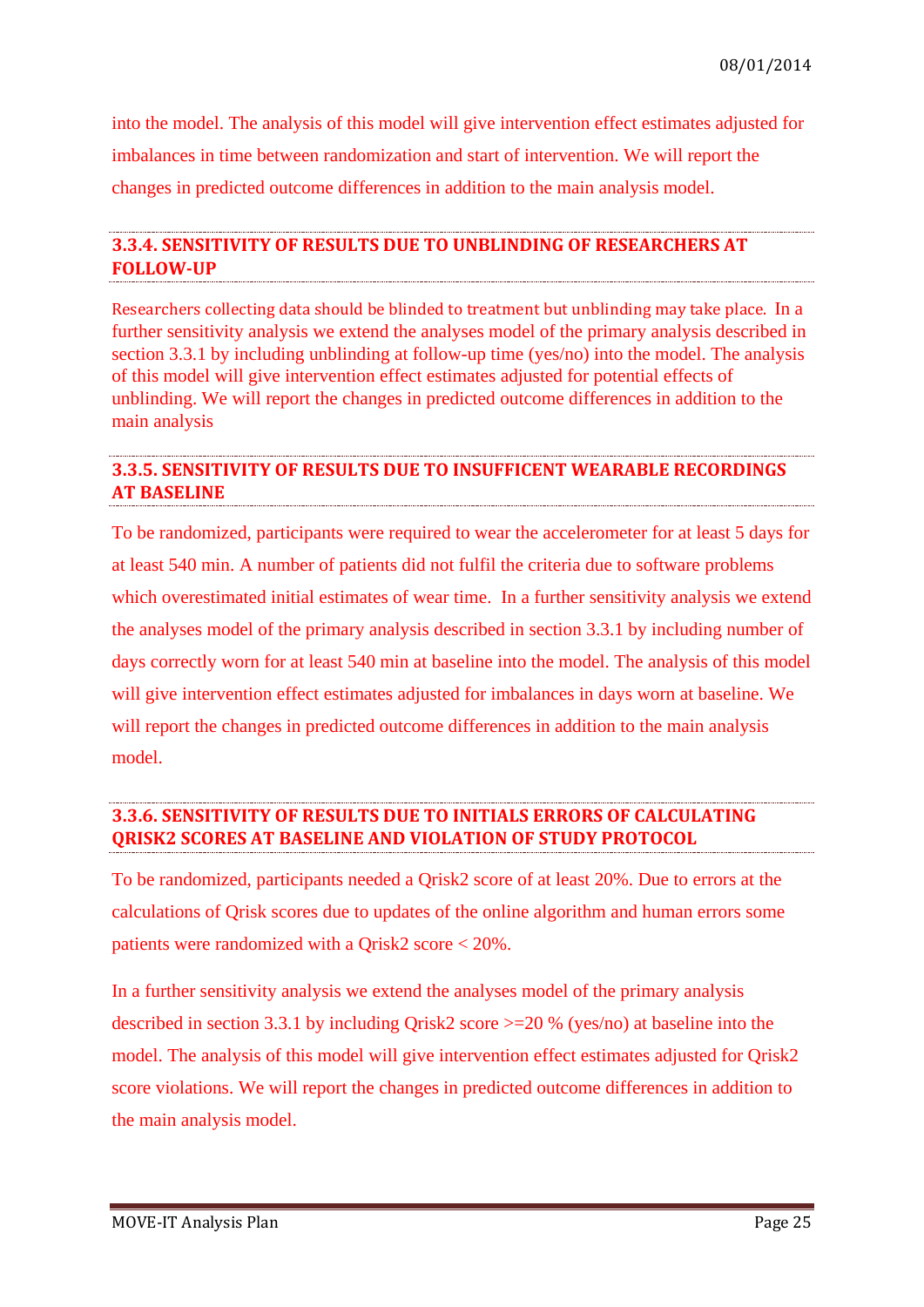### <span id="page-25-0"></span>**3.3.7. SENSITIVITY OF RESULTS DUE TO OTHER POTENTAIL VIOLATIONS OF THE PROTOCOL**

Similar sensitivity analyses as described above for other potential violations of the study protocol will be performed if needed.

### <span id="page-25-1"></span>**3.3.8: SENSITIVITY OF RESULTS TO MISSING DATA**

There will be a certain proportion of patients for whom it is not possible to measure the main outcome variables at 12 or 24 months and the data are missing. We only expect very little or no missing data for at baseline. In the case of missing data at baseline we will use mean imputation of the baseline value as recommended by [\(White and Thompson, 2005\)](#page-31-12). Joint modelling of baseline and outcome will be considered if the number of baseline values is large as this is the most efficient method [\(White and Thompson, 2005\)](#page-31-12).

The described mixed model will be fitted using maximum likelihood methods that are valid under the missing at random (MAR) assumption. However, this assumption relates to the variables that are included in the model, to allow for a variable predicting missingness this variable needs to be included as either one of the explanatory or dependent variables of the mixed model (Gaughran et al., 2013). This assumption will be investigated (see 2.6). Three types of sensitivity analysis for violations of the assumptions of MAR will be performed to assess the sensitivity of the results to missing outcome data:

### <span id="page-25-2"></span>**ANALYSIS 3.3.8A: SENSITIVITY OF RESULTS DUE TO MISSING DATA BY INCLUDING COVARIATES PREDICTIVE OF MISSINGNESS IN ANALYSES MODEL**

Should the investigation described in 2.4 indicate any demographic or clinical baseline variables that are predictors of outcome missingness, then such variables will be included as further covariates in the previous model and post-treatment group difference estimates and associated confidence intervals will be reported

### <span id="page-25-3"></span>**ANALYSIS 3.3.8B: SENSITIVITY OF RESULTS DUE TO MISSING DATA BY USING MULTIPLE IMPUTATIONS**

A missing data analysis using the method of multiple imputation [\(Shafer, 1997\)](#page-31-13). Data handled using multiple imputation will be imputed m 100 or more times applying a set seed using STATA version 13.1 (StataCorp 2013). In this procedure missing data is filled in using other information which has been observed on patients. The imputation process will be run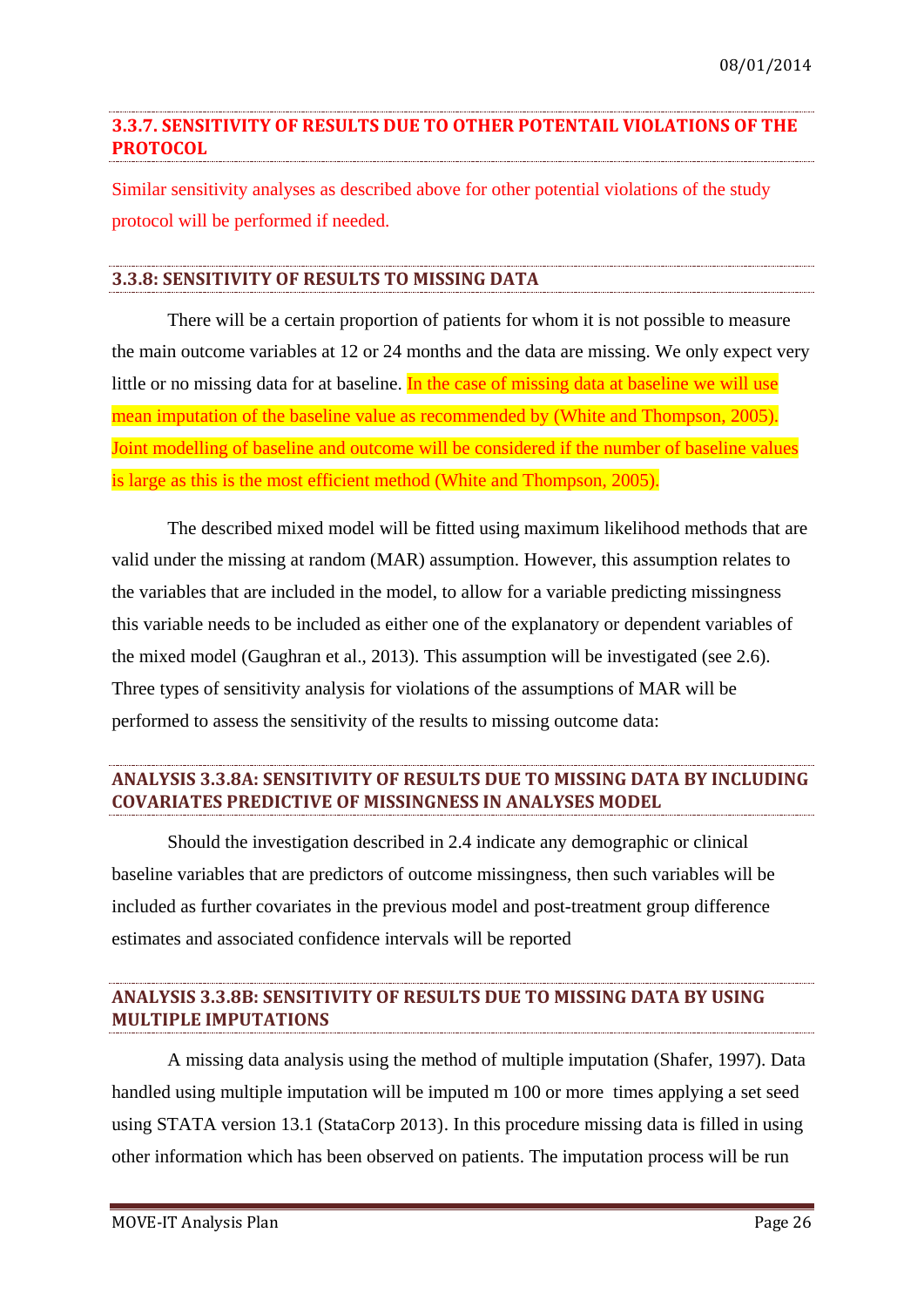separately in the three treatment arms, to allow for the relationships between variables in the imputation model and Outcomes at 24 months to differ according to arm. We account for clustering within G-EMI by including cluster indicators in our imputation model (van Buuren 2010). By including clusters as indicator variables the regression function of the imputed variable is allowed to vary by cluster. Each of these completed datasets can then be analysed using the proposed statistical modelling and the estimates from the linear mixed model will be drawn from the average of analysis of each of the completed datasets using Rubin's Rule.

Multiple imputations allow us to include all randomised patients, not just those who completed at least one follow-up visit. Furthermore, multiple imputations give unbiased estimates under the assumption that data are missing at random (MAR). This assumption states that the probability that main outcome variables, weight and physical activity, are missing at 12 and 24 months occurs randomly after taking into account observed data which is part of the imputation model.

For our analysis, the imputation model will include all variables which we believe may contain information about the missingness mechanism at 24 months and must include all variables that will be used in the analysis model (Shafer 1997), including measurements at 12 months. Thus the imputation model will include variables such as weight and physical health measurements at baseline and 12 months, randomised intervention group, borough, demographic and clinical characteristics, treatment adherence, etc.

It is known that imputation method with a cluster indicator variable can have computational problems for small clusters and Markov chain Monte Carlo methods using Gibbs sample may need to be used (implemented for example in the user-written R package mice by van Buuren and Groothuis-Oudshoorn 2011).

### <span id="page-26-0"></span>**ANALYSIS 3.3.8C: SENSITIVITY OF RESULTS DUE TO MISSING DATA BY ASSUMING MISSING NOT AT RANDOM**

Analysis of data where the outcome is incomplete always requires untestable assumptions about the missing data commonly that they are missing at random. We will perform sensitivity analyses to explore the effect of departures (varied over a plausible range)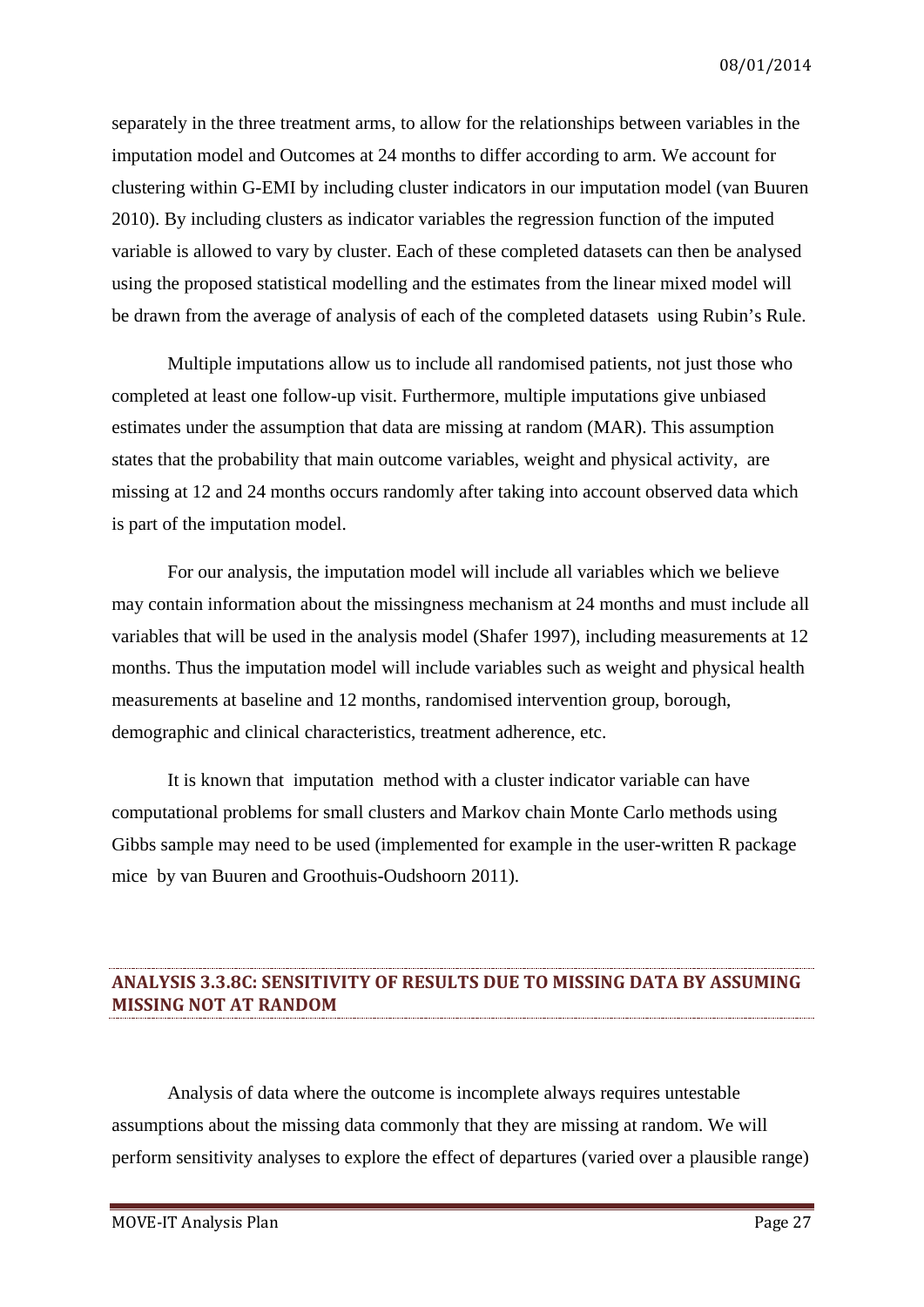from the assumption of missing at random made in the main analysis as recommended by White et al (2011) (Gaughran et al., 2013). We will use multiple imputation to impute the missing body weight and physical activity outcomes at 24 months using the same imputation model as described before except that the intermediate measurements (including 12 months) of main outcome variables will not be used because drop-out is likely to vary according to the availability of intermediate measurements. We then add a fixed amount of weight (or physical activity) to the imputed 24 months follow-up levels to assess possible non-ignorable drop-out mechanism and reanalyse the data sets and combining the results of the ANCOVA using Rubin's rule. For example, to assess for differential drop-out in patients between treatment groups a sensitivity analysis would assume that the cases lost to follow-up have systematically worse outcome than completers and outcome will be worse in treatment group and we will assess the effect of different values on the treatment differences at 24 months (Gaughran et al., 2013).

### <span id="page-27-0"></span>**3.4. SECONDARY OUTCOME ANALYSES**

Treatment effects on secondary outcomes at 12 and 24 months such as cardiovascular risk score and other outcomes (see Table 6) will be assessed in a similar way, using generalisations of the linear mixed model to allow for non-normal distributed data where necessary.

#### Table 6 of secondary outcome variables:

- LDL cholesterol

- CVD risk score (the QRisk2 measurement of CVD risk will be sensitive to changes in weight, cholesterol, blood pressure, diabetes status and smoking status).

- The number of fatal and non-fatal CVD events and hospital admissions

- A secondary physical activity outcome will be the amount of at least moderate physical activity (MVPA) in > 10 minute bouts

- Changes in dietary habits will be measured via analysis of dietary recall data-

Health beliefs (illness perception and self-efficacy) and depression at 12 and 24 months will be assessed as measures of mediating processes.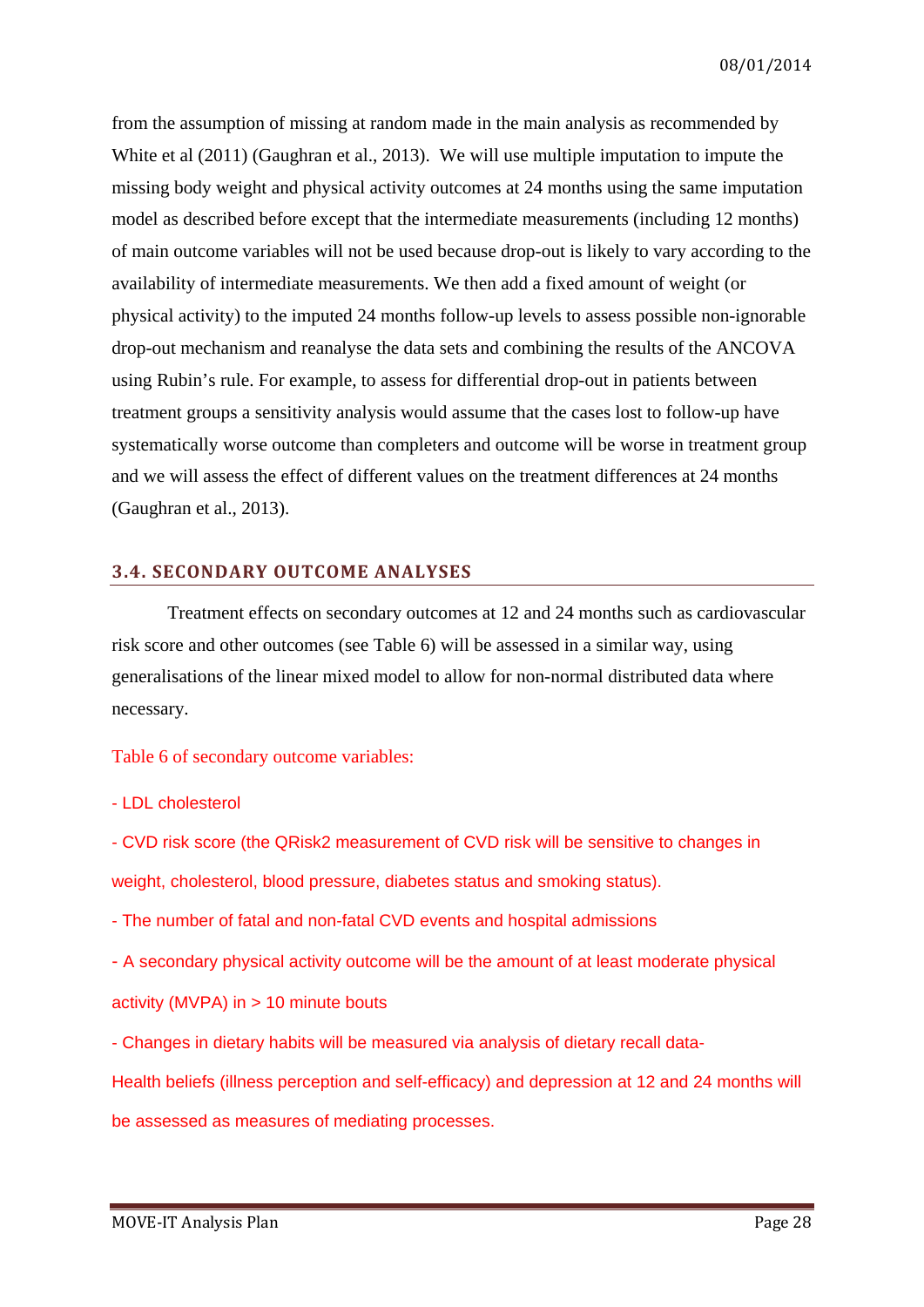### CONSIDERING INCOMPLETE MEASURES OF SCALE (QUESTIONNAIRES) DATA:

This paragraph is not relevant for the primary outcome variable but only for some of the secondary outcome and baseline variables which are based on questionnaires or similar item based measurement scales.

The planned strategy for handling missing data at the item and scales will depend on the amount of missing data observed and the planned analyses for the outcomes.

Missing covariate item data will be imputed using prorating, that is by replacing the missing item score by the mean of the observed items if less than 20% of the items scores are missing. Items within each scale are indicators of a specific concept and as a result assumed to be closely and positively correlated and therefore regarded as a particularly applicable technique if less than 20 % are missing [8, 9]. Simulation studies have shown that pro-rating (or case mean substitution) is a robust method when data are missing on less than 20% of items in both random and systematic patterns [9].

Pro rating is implemented across items within a scale, or subscale, for each assessment and participant. In the unlikely event that more than 20% missing items on at least some of the data collected multiple imputations will be implemented at the scale level. If this is carried forward it is essential that the item level data is not imputed by prorating at any point. Multiple imputation will also considered if an item is missing in more than 5% of the patients who were administered the questionnaire.

To ensure the same strategy is followed across all scales reported in the principle paper(s), any guidance given by authors of validated questionnaires will supersede the methods outlined herein.

### <span id="page-28-0"></span>**3.5. COMPLIER AVERAGE CAUSAL EFFECTS (CACE)**

In addition to the standard intention-to-treat analysis we will estimate a measure of the treatment impact only for compliers. Specifically, we will employ instrumental variable (IV) methods to evaluate the causal effect of CBT in the subpopulations that are considered compliers to treatment. This complier average causal effect (CACE) is of scientific and policy interest, because it assesses the intervention effectiveness of the treatment when it is in fact taken (treatment *efficacy)*. Noncompliance is a common problem in randomised clinical trials (RCT) which could cause biased results in determining the (non-ITT) effect of the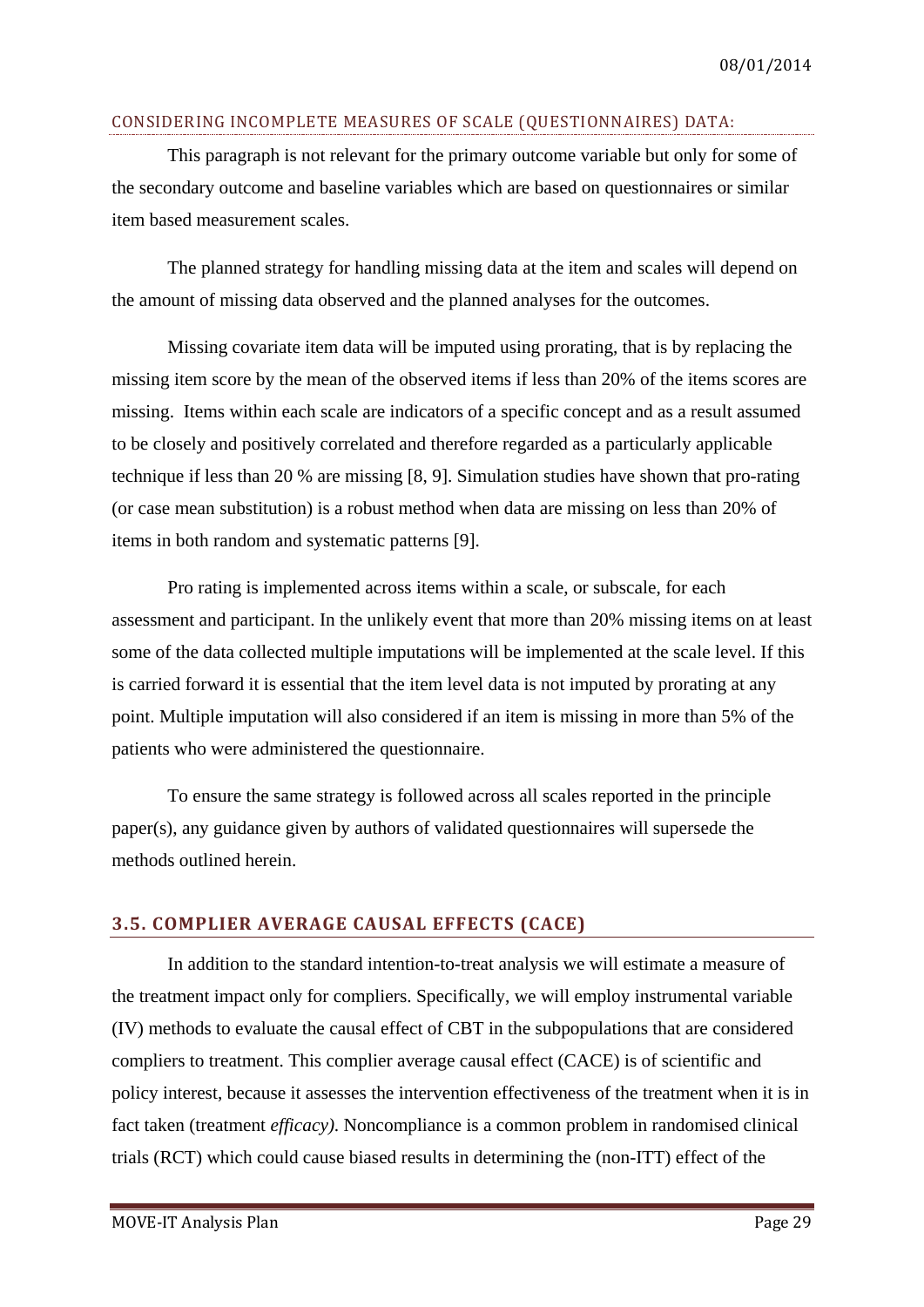treatment. Participants who comply with a particular treatment may be a biased sample of participants randomised to that treatment. Standard treatment effect analyses such as perprotocol (PP) analysis, which compares the average treatment effects for participants who comply with the assigned treatment, are therefore subject to bias. We therefore use an instrumental variable approach as suggested by Dunn et al (2005) to estimate the CACE, where randomisation indicator is used as an instrumental variable. This approach provides a direct estimate of treatment efficacy which is protected from selection bias by the randomization. Analyses will be performed using STATA's user written package ivreg2 (Baum 2007). CACE will be estimated separately for G-EMI and I-EMI (versus TAU). Cluster robust standard errors will be used which allows residuals which are not independent within clusters and adjusts for possible heteroscedasticity. However, currently it is not possible to correct standard errors for more than one cluster. We will therefore control standard errors estimations by specifying the cluster with the larger ICC or create a combined cluster variable of "therapy group and surgery"

### <span id="page-29-0"></span>**3.6. ADVERSE EVENTS (AE)**

These analyses are based in the safety data and describe the safety outcomes. SAEs will be defined in accordance with the EU clinical trial Directives. Any adverse event deemed to be an SAE will initially be reported to the CI and then to the KCL (sponsor) within 48 hours. SAEs will be recorded by time and intervention group.

The following potential adverse events are monitored:

- Cardiovascular even
- Results in death:
- Is life-threatening;
- Required hospitalisation or prolongation of existing hospitalisation:
- Results in persistent or significant disability or incapacity;

AEs will be tabulated by event type and clinical classification by time and randomised group. Each table will detail the number of participants that were still in the trial at the time points by randomisation group. If any adverse events are selected as being of particular interest they will be further summarised; outlining the severity (mild, moderate, severe) and if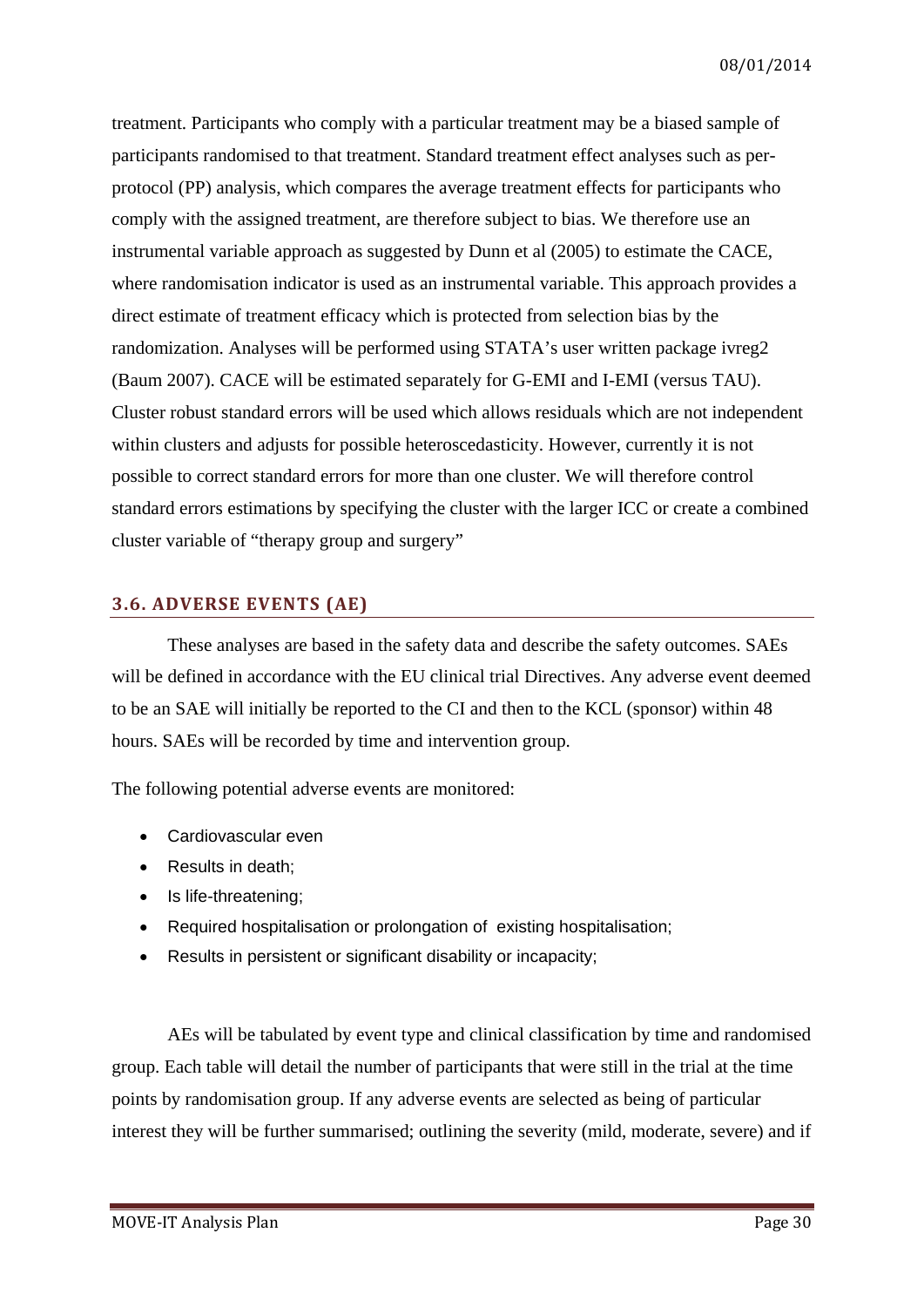classified serious the expectedness (expected, unexpected) of the event. Any death will be reported as a serious adverse event.

Withdrawal from treatment will be regarded as potentially safety related outcomes and will be reported in terms of the reason, days from randomisation and person responsible for making the decision to withdraw.

### <span id="page-30-0"></span>**3.7. COMPLIANCE**

The distribution of the number of weeks completed treatment, i.e. complied with the protocol. We will state results in terms of compliance/ non-compliance and summarise reasons for not completing assessments. All unplanned unblindings of the researchers carrying out the quantitative assessments will be reported.

Chi squared (or Fishers exact) tests will be used to describe any differences in withdrawals and SAEs between intervention groups.